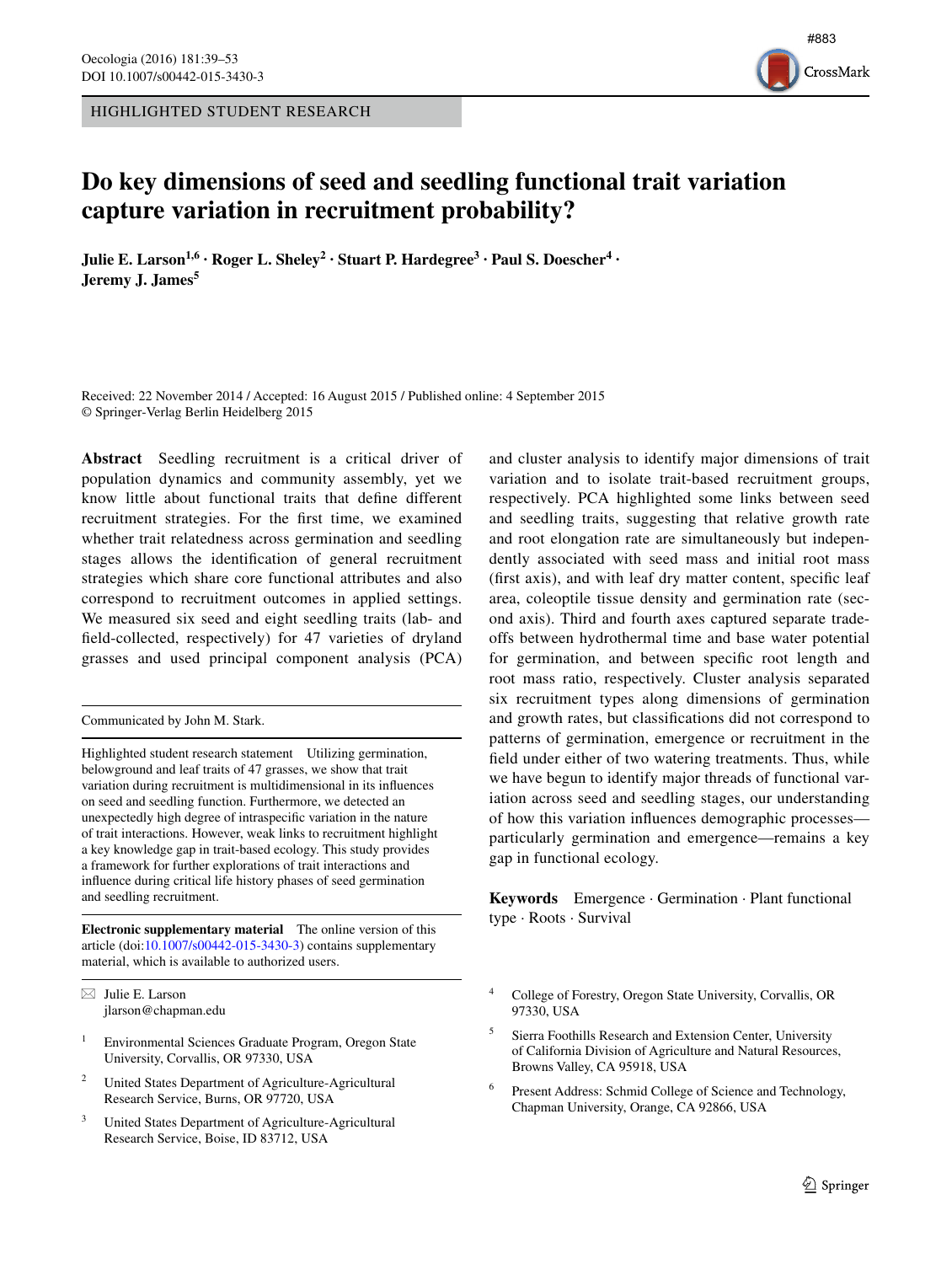# **Introduction**

Functional traits are used to describe ecological variation among plant species and provide a mechanistic understanding of species distributions, community assembly, and how these influence ecosystem function and services (Bello et al. [2010](#page-12-0); Garnier and Navas [2012;](#page-13-0) McGill et al. [2006](#page-13-1); Westoby and Wright [2006](#page-14-0)). This line of work has been instrumental in identifying trait tradeoffs that limit independent trait variation and uncovering potential ecological strategies favored under different environmental conditions (e.g., Bernard-Verdier et al. [2012](#page-12-1); Cornwell and Ackerly [2009](#page-12-2); Wright and Westoby [1999](#page-14-1)). While there has been sustained headway in describing key dimensions of trait variation in plants, efforts to integrate this understanding in a manner that facilitates practical advances in ecosystem conservation and restoration have been slow to develop but represent one of the most critical areas of plant functional trait research (Funk et al. [2008;](#page-13-2) Laughlin [2014\)](#page-13-3).

One key gap limiting application of trait-based frameworks is our lack of understanding of traits driving variation in recruitment outcomes (Garnier and Navas [2012](#page-13-0)). The vast majority of our current understanding of functional trait spectra and strategies is centered around plant tissue economics and the influence of these traits on resource capture, conservation and growth (e.g., Lambers and Poorter [1992;](#page-13-4) Reich [2014\)](#page-14-2). Along a tissue economics spectrum, species constructing thinner or less dense leaves or roots create more absorptive surface area per unit of biomass, resulting in more rapid return on tissue investments and higher relative growth rates (RGRs) (Reich [2014](#page-14-2); Shipley [2006\)](#page-14-3). At the opposite end, species constructing thicker or denser leaves and roots tend to have slower growth but greater tissue longevity and stress tolerance, which could promote survival (Poorter and Bongers [2006](#page-13-5); Ryser [1996](#page-14-4)). Species may also vary in the plastic response of these attributes to changing environmental conditions, which could be key in differentiating performance among coexisting species (Valladares et al. [2007\)](#page-14-5). Given the potential for early seedling survival to influence recruitment rates (Gómez-Aparicio [2008](#page-13-6)), these seedling functional traits could provide important insight into demographic patterns. However, there is also growing evidence that a bulk of plant mortality can occur prior to vegetative stages, during germination and emergence (James et al. [2011](#page-13-7); Leishman and Westoby [1994;](#page-13-8) Sharitz and McCormick [1973\)](#page-14-6). In order to understand the implications of trait variation for populations, communities and ecosystems, it is critical to expand our understanding beyond plant growth and resource capture to include key traits influencing transition probabilities across early life stages.

A wide array of traits may influence germination and emergence processes, but few studies have attempted to explore and integrate trait variation within and across these key life stage transitions (but see Gardarin et al. [2011;](#page-13-9) Thompson et al. [1996\)](#page-14-7). Seed mass is most broadly studied among seed traits. Though it is typically compared to seedling function and survival (Moles and Westoby [2006](#page-13-10)), evidence suggests that light and temperature stratification requirements for germination may be negatively and positively associated with seed mass, respectively (Milberg et al. [2000](#page-13-11); Pearson et al. [2002](#page-13-12)). Phenological patterns of germination and seminal root growth could also influence recruitment probabilities and are tightly tied to requirements for minimum soil temperature, minimum water potential, and hydrothermal time accumulation (Bradford [2002;](#page-12-3) Gummerson [1986](#page-13-13); Harris and Wilson [1970](#page-13-14)). Furthermore, the size, shape, and density of coleoptiles or cotyledons could influence survival of emerging seedlings under harsh abiotic conditions (Ganade and Westoby [1999](#page-13-15); Gardarin et al. [2010](#page-13-16)). A major challenge in identifying general recruitment strategies is that traits and ecological dimensions related to germination and emergence may be unrelated to those influencing seedling resource capture (Grime et al. [1997](#page-13-17); Leishman and Westoby [1992](#page-13-18)). However, early work by Grime et al. ([1981](#page-13-19)) and Shipley et al. ([1989](#page-14-8)) documents at least one cohesive spectrum linking large-seeded species to both slow germination rates and slow seedling growth rates across several life forms. Ultimately, if germination and emergence are key processes influencing recruitment outcomes, it is essential to identify and incorporate related traits into a broader understanding of ecological strategies and variation among plants.

Whether trait variation across multiple seed and seedling stages can be used to identify general ecological strategies which ultimately predict recruitment outcomes is unknown. It has been suggested that functional groups of species sharing key trait attributes may have common responses to environmental stressors and ecosystem effects (Boutin and Keddy [1993](#page-12-4); Lavorel et al. [1997](#page-13-20)). These trait-based groups, or functional types, should provide a simpler, generalizable alternative to species-based models and management while capturing community responses better than groups based simply on life form or life history. However, it is unclear whether functional types could effectively predict demographic responses, which are difficult and time-consuming to measure.

The first two objectives of this study were to look for major axes of variation and tradeoffs among seed and seedling functional traits of dryland grasses, and to use these trait data to identify recruitment types (i.e., functionally similar species or varieties identified via cluster analysis) among candidate restoration grasses. We then asked whether these recruitment types captured variation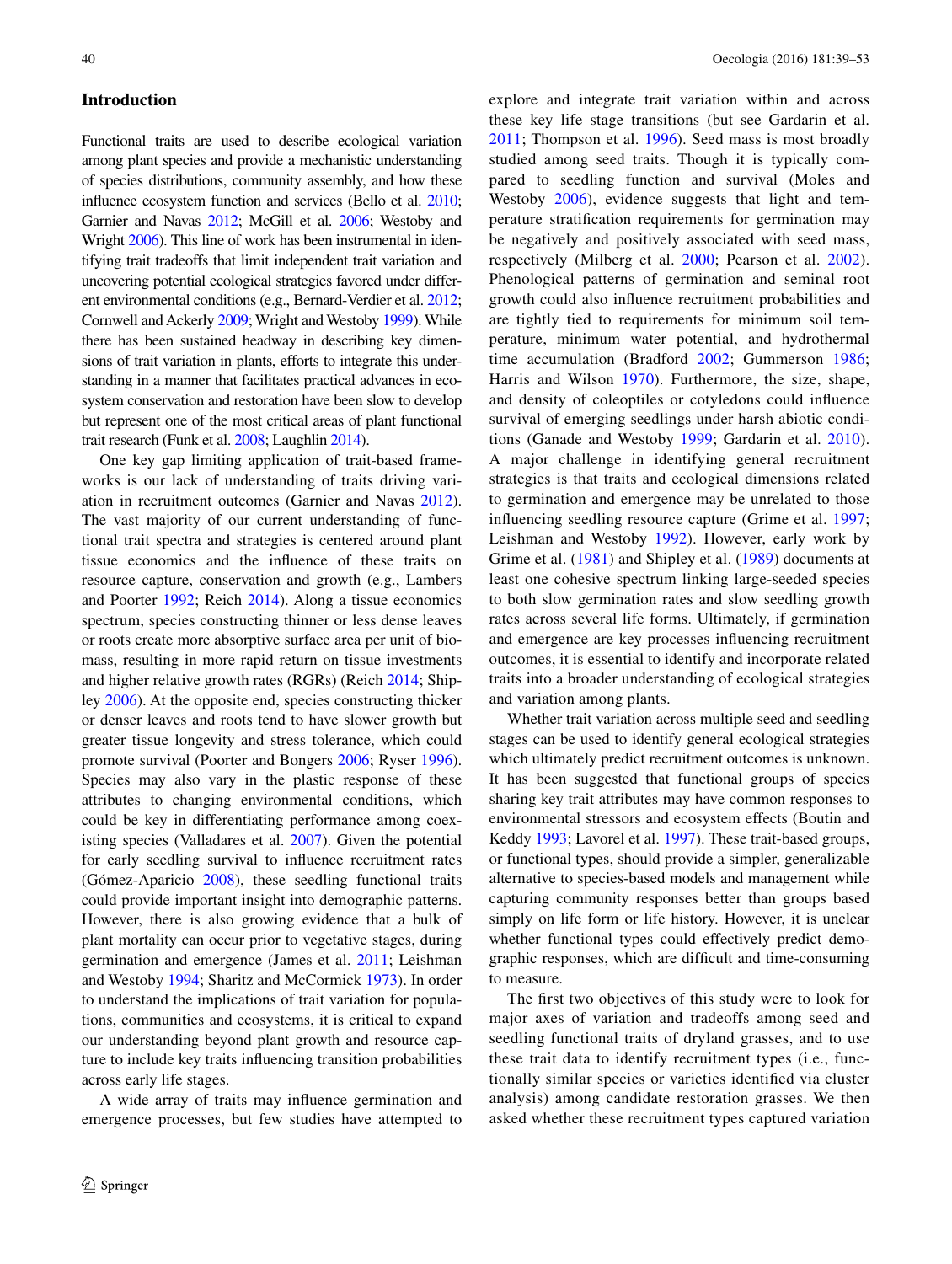<span id="page-2-0"></span>**Table 1** Grass species and varieties (i.e., ecotype or selected cultivar) included in the study  $(n = 47)$ 

| Scientific name              | Variety             |   | Origin Phenology Cluster <sup>a</sup> |   |
|------------------------------|---------------------|---|---------------------------------------|---|
| Bromus japonicus             | n.a.                | I | А                                     | А |
| <b>Bromus</b> tectorum       | n.a.                | I | A                                     | А |
| Eremopyrum triticeum         | n.a.                | Ī | А                                     | А |
| Lolium multiflorum           | n.a.                | I | A                                     | B |
| Agropyron cristatum          | Fairway             | I | P                                     | B |
| Agropyron desertorum         | Hycrest II          | I | P                                     | B |
| Agropyron fragile            | Vavilov II          | Ī | P                                     | B |
| Agropyron fragile            | Vavilov             | Ī | P                                     | В |
| Agropyron fragile            | P <sub>27</sub>     | I | P                                     | B |
| <b>Bromus</b> inermis        | Lincoln             | I | P                                     | В |
| <i>Bromus riparius</i>       | Cache               | I | P                                     | B |
| <b>Bromus</b> riparius       | Regar               | I | P                                     | В |
| Psathyrostachys<br>juncea    | Bozoisky-Select I   |   | P                                     | B |
| Psathyrostachys<br>juncea    | <b>Bozoisky II</b>  | I | P                                     | B |
| Thinopyrum<br>intermedium    | Rush                | I | P                                     | В |
| Elymus elymoides             | Antelope Creek      | N | P                                     | В |
| Elymus elymoides             | Rattlesnake         | N | P                                     | B |
| Elymus lanceolatus           | Critana             | N | P                                     | В |
| Elymus multisetus            | Boardman            | N | P                                     | B |
| Elymus wawawaiensis          | Secar               | N | P                                     | В |
| Pseudoroegneria<br>spicata   | P7 (G6)             | N | P                                     | B |
| Pseudoroegneria<br>spicata   | Goldar              | N | P                                     | B |
| Pseudoroegneria<br>spicata   | Anatone             | N | P                                     | В |
| Pseudoroegneria<br>spicata   | T 1561              | N | P                                     | В |
| Agropyron cristatum          | Kirk                | I | P                                     | C |
| <b>Bromus</b> inermis        | Manchar             | I | P                                     | C |
| Elymus trachycaulus          | <b>First Strike</b> | N | P                                     | Ċ |
| Elymus trachycaulus          | Pryor               | N | P                                     | Ċ |
| Poa secunda                  | Opportunity         | N | P                                     | C |
| Agropyron desertorum Nordan  |                     | Ι | P                                     | D |
| Elymus elymoides             | <b>Fish Creek</b>   | N | P                                     | D |
| Poa secunda                  | Sherman             | N | P                                     | D |
| Festuca ovina                | Covar               | I | P                                     | Е |
| Elymus elymoides             | Toe Jam Creek       | N | P                                     | E |
| Elymus lanceolatus           | <b>Bannock</b>      | N | P                                     | E |
| Festuca idahoensis           | Joseph              | N | P                                     | E |
| Koeleria macrantha           | n.a.                | N | P                                     | E |
| Poa secunda                  | Mountain Home       | N | P                                     | Е |
| Poa secunda                  | Reliable            | N | P                                     | E |
| Agropyron desertorum Hycrest |                     | I | P                                     | F |
| Thinopyrum ponticum Alkar    |                     | I | P                                     | F |
| Achnatherum lemmonii n.a.    |                     | N | P                                     | F |

| <b>Table 1</b> continued |  |
|--------------------------|--|
|--------------------------|--|

| Scientific name           | Variety   |   | Origin Phenology Cluster <sup>a</sup> |   |
|---------------------------|-----------|---|---------------------------------------|---|
| Hesperostipa<br>comata    | n.a.      | N | P                                     | F |
| Leymus cinereus           | Trailhead | N | P                                     | F |
| Pascopyrum smithii        | Recovery  | N | P                                     | F |
| Pascopyrum smithii        | Rodan     | N | P                                     | F |
| Psathyrostachys<br>juncea | Vinall    |   | Р                                     |   |

*n.a.* Not applicable, *I* introduced, *N* native, *A* annual, *P* perennial

<sup>a</sup> Membership of one of six recruitment types identified by cluster analysis (Fig. [1](#page-8-0))

in probabilities of germination, emergence or seedling survival under two water levels, providing a foundation for a general framework to predict recruitment outcomes.

# **Materials and methods**

#### **Study system and experimental approach**

Trait and life stage transition data were collected for 47 grass varieties (i.e., ecotypes or cultivars) broadly distributed across dryland systems of western North America (Table [1\)](#page-2-0). Study species represent key native and nonnative perennials used in restoration efforts in this region, two annual grasses that commonly invade following disturbance (*Bromus tectorum* L. and *Bromus japonicas* L.), and two introduced annual grasses that have shown little ability to invade these systems [*Eremopyron triticeum* (Gaertn.) Nevski and *Lolium multiflorum* (Lam.)]. Seeds were obtained from private seed companies, US Department of Agriculture (USDA) Plant Materials Centers, and personal collection.

Seedling traits and life stage transitions were measured at a field site in the Northern Great Basin Experimental Range near Burns, Oregon (43°27′N, 119°42′W, 1400 m elevation, 283 mm average annual precipitation). We arranged 300 tilled 1-m<sup>2</sup> plots in a 15  $\times$  20 grid and randomly assigned each variety to six plots. Plots were hand sown (400 seeds per plot) to monitor probabilities of emergence and seedling survival. Plots also contained one germination bag (50 seeds per bag, fully buried, 2- to 5-cm depth) and two open-top seedling bags (all bags buried with open top flush to soil surface and extended to 10-cm depth to allow unrestrained seedling growth within the bag) made of nylon mesh and filled with field soil. Germination and open-topped seedling bags were removed from the site at different times to quantify germination probabilities or seedling traits, respectively (described below).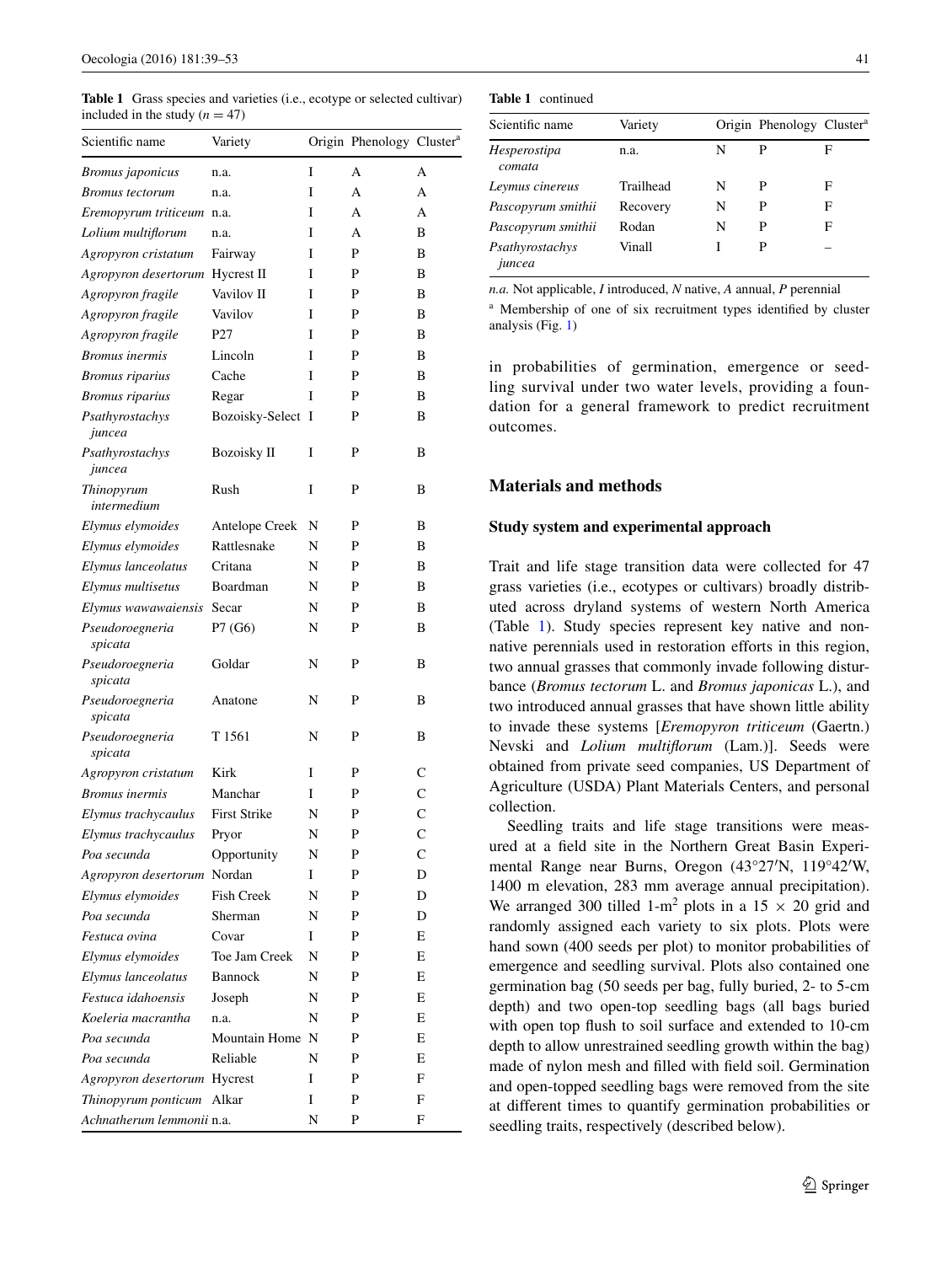Seeds were sown during November 2011. Because precipitation for the study year (130 mm) was less than 50 % of average, all plots were supplemented with 65 mm of water over six April watering events (approximately 11 mm per event), prior to emergence to simulate the effect of a typical spring storm period on soil moisture (low-water treatment). Row coverings (Agribon AG-19) were temporarily placed over all plots during watering to reduce evaporative loss. To capture life stage transition rates under two moisture scenarios and to quantify differences in trait plasticity among grass seedlings, half of the plots per variety received an additional 65-mm watering treatment distributed as 12 events (ranging 2.5–10 mm depending on soil moisture status) between March and May 2012 (high-water treatment).

# **Trait measurement**

Seedling traits were sampled during spring 2012. Once seedlings in all open-top bags of a given variety and treatment had established (i.e., developed a fully expanded true leaf), seedlings were thinned to one seedling of uniform size per bag. One set of open-top bags was harvested immediately, and a second set was harvested 3 weeks later. Fresh leaves and roots were scanned (WinRHIZO; Regent Instruments, Sainte-Foy, Canada) for total area and length, respectively, and leaves were kept moist and weighed for fresh mass within 24 h. Roots, leaves, and shoots were then dried at 60 °C for at least 3 days and weighed for dry mass. Traits collected from initial and final harvests were used to calculate RGR and root elongation rate (RER) (Hunt et al. [2002\)](#page-13-21). All other seedling traits in the analysis, except initial root mass (RM<sub>i</sub>), were collected from final harvest seedlings. Traits collected under the high-water treatment were used only to estimate RGR plasticity, following the phenotypic plasticity index described by Valladares et al. ([2006\)](#page-14-9) (Table [2](#page-4-0)). We sampled three individuals per variety, treatment, and harvest to calculate seedling trait means.

Coleoptile tissue density (CTD) was calculated as the ratio of dry to fresh mass of newly emerged coleoptiles (<1 cm tall) grown in five regularly watered pots per variety outside of the Eastern Oregon Agricultural Research Center greenhouse in Burns in spring 2012 (Ganade and Westoby [1999](#page-13-15)). Seed mass was the average seed weight from three lots of 50 seeds, oven-dried for 2 days at 60 °C.

Hydrothermal germination parameters, including base temperature, base water potential, and hydrothermal time for germination, are useful indices describing temperature, moisture, and temporal requirements for germination, respectively (Allen et al. [2000](#page-12-5); Bradford [2002\)](#page-12-3). To estimate these parameters, germination trials were performed for each variety at three sub-optimal temperatures (6,

12, and 18 °C) and three water potentials (−0.033, −0.5, −1.0 MPa) in a factorial design following experimental methodology and equipment described by Hardegree et al. [\(2003](#page-13-22)). Six replicate germination vials  $(30 \text{ seeds vial}^{-1})$ per treatment and variety were filled with polyethylene glycol 8000 water potential solutions and distributed randomly among temperature chambers such that no two replicates were assigned the same chamber. Germinated seeds (radicle >2 mm) were counted at least every other day and pooled across replicates to create cumulative germination curves scaled by the maximum percent germination observed for a given seedlot (Hardegree et al. [2013\)](#page-13-23). Interpolation was used to calculate time to germination for every fifth percentile of the seed population up to and including the 25th percentile. Inverses of these values (per day germination rates) were then used to estimate hydrothermal time, base water potential, and base temperature closely following modeling methods of Gummerson [\(1986\)](#page-13-13) and based on the hydrothermal time equation:

<span id="page-3-0"></span>
$$
\Theta_{\text{HT}} = (T - T_{\text{b}}) \times (\Psi - \Psi_{\text{b}}(G)) \times t(G) \tag{1}
$$

where  $\Theta_{\text{HT}}$  is hydrothermal time,  $T_{\text{b}}$  is base temperature for germination,  $\Psi_{b}(G)$  is base water potential for germination for a given germination percentile  $G$ ,  $t(G)$  is the time to germination for *G*, and *T* and  $\Psi$  are environmental temperature and water potential, respectively.

We also calculated average annual rate sum, which integrates potential germination response relative to predicted field conditions and can be used as a relative index of potential germination performance among different seedlots (Hardegree et al. [2013\)](#page-13-23). Rate sum estimates the number of times a field-planted seedlot would reach a given germination percentile in a year, on average, if the seed population was planted at the beginning of the year and replaced by an identical seed population every time the germination percentile was reached. Rate sums thus translate hydrothermal parameters into a more ecologically relevant index of relative germination rate given a realistic treatment of actual field-variable conditions of seedbed microclimate (Hardegree et al. [2013](#page-13-23)). We estimated average annual rate sum by predicting and summing hourly 25 % germination rates for each year of a 44-year simulation of seedbed temperature and water potential for a field site in Ada County, Idaho (Hardegree et al. [2013](#page-13-23)). Hourly germination rates [ $t(25)^{-1}$ ] were predicted by applying estimated  $\Theta_{\text{HT}}$ ,  $\Psi_{\text{b}}(25)$ and  $T<sub>b</sub>$  parameters to the hydrothermal time (Eq. [1\)](#page-3-0), where *T* and *Ψ* were temperatures and water potentials, respectively, for each hour of the simulation. Average annual rate sums ranged from around five for slower germinating seedlots to over 28 for the most rapidly germinating seedlots. All trait data are described in Table [2,](#page-4-0) and trait means and SDs are provided in Electronic Supplementary Material, Appendix S1.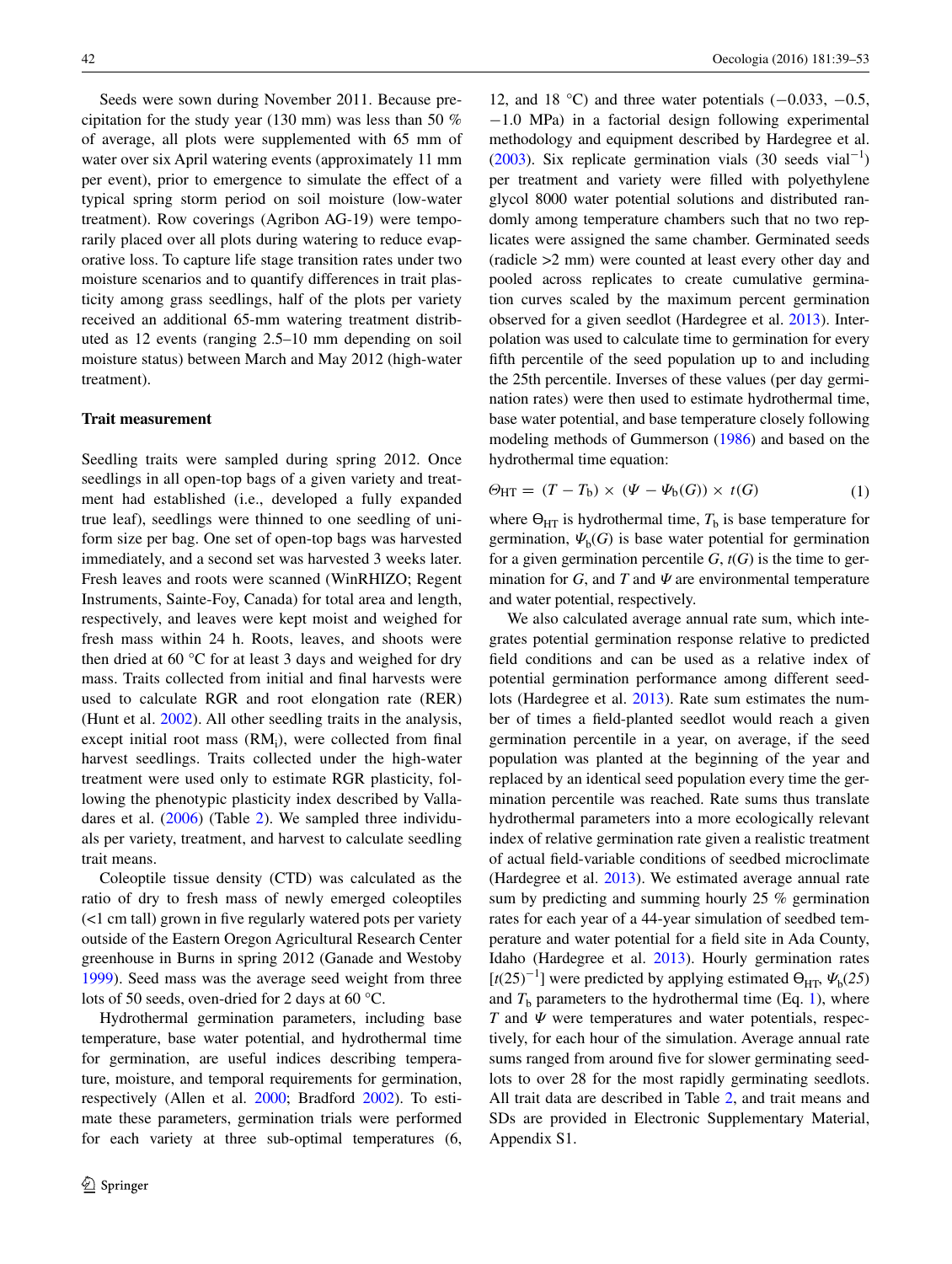| Variable                            | Abbreviation Units   |                                      | Definition                                                                                                                                               |
|-------------------------------------|----------------------|--------------------------------------|----------------------------------------------------------------------------------------------------------------------------------------------------------|
| Seed traits                         |                      |                                      |                                                                                                                                                          |
| Seed mass                           |                      | mg                                   | Per seed dry mass                                                                                                                                        |
| Coleoptile tissue density CTD       |                      | $g g^{-1}$                           | Coleoptile dry mass/fresh mass                                                                                                                           |
| Base temperature                    | $T_{h}$              | $^{\circ}C$                          | Minimum temperature at which germination progresses                                                                                                      |
| Base water potential                | $\Psi_{\rm h}$       | MPa                                  | Most negative water potential at which germination progresses <sup>a</sup>                                                                               |
| Hydrothermal time                   | $\Theta_{\text{HT}}$ | MPa °C day                           | Accumulation of temperature and moisture required above base levels to germinate                                                                         |
| Rate sum                            |                      |                                      | No. of times a seed lot could achieve 25 % germination annually, on average, given<br>$\Theta_{\text{HT}}$ requirements and regional climatic conditions |
| Seedling traits                     |                      |                                      |                                                                                                                                                          |
| Relative growth rate                | <b>RGR</b>           | $g g^{-1}$ day <sup>-1</sup>         | $[Log_e(dry \text{ mass}_f) - log_e(dry \text{ mass}_i)]/dt^b$                                                                                           |
| Root elongation rate                | <b>RER</b>           | $\text{cm cm}^{-1} \text{ day}^{-1}$ | $[Log_e(root length_f) - log_e(root length_i)]/dt^b$                                                                                                     |
| Leaf dry matter content LDMC        |                      | $g g^{-1}$                           | Leaf dry mass/fresh mass                                                                                                                                 |
| Specific leaf area                  | <b>SLA</b>           | $\text{cm}^2 \text{ g}^{-1}$         | Leaf area/leaf dry mass                                                                                                                                  |
| Initial root mass                   | RM <sub>i</sub>      | mg                                   | Total root dry mass from initial harvest                                                                                                                 |
| Specific root length                | <b>SRL</b>           | $\text{cm g}^{-1}$                   | Root length/root dry mass                                                                                                                                |
| Root mass ratio                     | <b>RMR</b>           |                                      | Root dry mass/total plant dry mass                                                                                                                       |
| <b>RGR</b> plasticity               |                      |                                      | (Maximum mean RGR – minimum mean RGR)/maximum mean RGR <sup>c, d</sup>                                                                                   |
| Life stage transition probabilities |                      |                                      |                                                                                                                                                          |
| Per germination bag                 |                      |                                      |                                                                                                                                                          |
| Germination                         |                      | $\%$                                 | No. germinated seeds/(total no. seeds $\times$ % viability <sup>e</sup> )                                                                                |
| Per plot                            |                      |                                      |                                                                                                                                                          |
| Emergence                           |                      | $\%$                                 | No. of emerged seedlings/(total seeds sown $\times$ % germination <sup>e</sup> )                                                                         |
| Seedling survival                   |                      | $\%$                                 | No. survived seedlings/no. of emerged seedlings                                                                                                          |
| Cumulative survival                 |                      | $\%$                                 | Total survived seedlings/(total seeds sown $\times$ % viability <sup>e</sup> )                                                                           |

<span id="page-4-0"></span>

| <b>Table 2</b> Trait and life stage transitions utilized in this study. Seedling traits were measured at two harvests over 3 weeks to calculate relative |  |  |
|----------------------------------------------------------------------------------------------------------------------------------------------------------|--|--|
| growth rate and root elongation rate [initial $(i)$ , final $(f)$ ]                                                                                      |  |  |

All other seedling traits, except RM<sub>i</sub>, were measured at the second harvest. RGR plasticity compares mean RGR values between low- and highwater treatments; all other seedling traits were collected under low water conditions

<sup>a</sup> Based on the 25 % subpopulation

 $<sup>b</sup>$  Hunt et al. ([2002\)](#page-13-21)</sup>

 $\text{c}$  Index of plasticity (PI) (Valladares et al. [2006](#page-14-9))

 $d$  Sign ( $\pm$ ) is based on direction of plasticity [maximum RGR under watering treatment (+), maximum RGR under control treatment (-)]

<sup>e</sup> Mean value per variety

## **Life stage transition probabilities**

To account for differences in initial seedlot viability (see germination probability below), tetrazolium (TZ) testing was performed when prior viability tests (germination or TZ) were unavailable or indicated less than 90 % germinability (Appendix S1). TZ testing followed the Association of Official Seed Analysts and was conducted at the Oregon State University Seed Laboratory (Corvallis, OR). Conditional life stage transition probabilities, including germination, emergence, seedling survival and cumulative survival (Table [2\)](#page-4-0) (Fenner and Thompson [2005\)](#page-13-24), were calculated from three germination bags and seeded plots per grass variety and treatment. Germination probability was the average proportion of germinated seeds (radicle >2 mm) in germination bags divided by seedlot viability. Emergence and seedling mortality were monitored in 1-m<sup>2</sup> plots, in which emerged seedlings were marked and monitored biweekly from April to dormancy onset in late June. Emergence was the average proportion of germinated seeds per plot (estimated no. germinated seeds = germination probability  $\times$  400 sown seeds per plot) resulting in coleoptiles (i.e., non-autotrophic shoots) that penetrated the surface. Seedling survival was the proportion of emerged seedlings surviving (i.e., remaining intact and flexible) to the end of the first growing season. Cumulative survival was the proportion of sown seeds resulting in survived seedlings over the first growing season (i.e., first-year recruitment success). Life stage transition data are summarized in Table [2](#page-4-0) and provided in Appendix S1.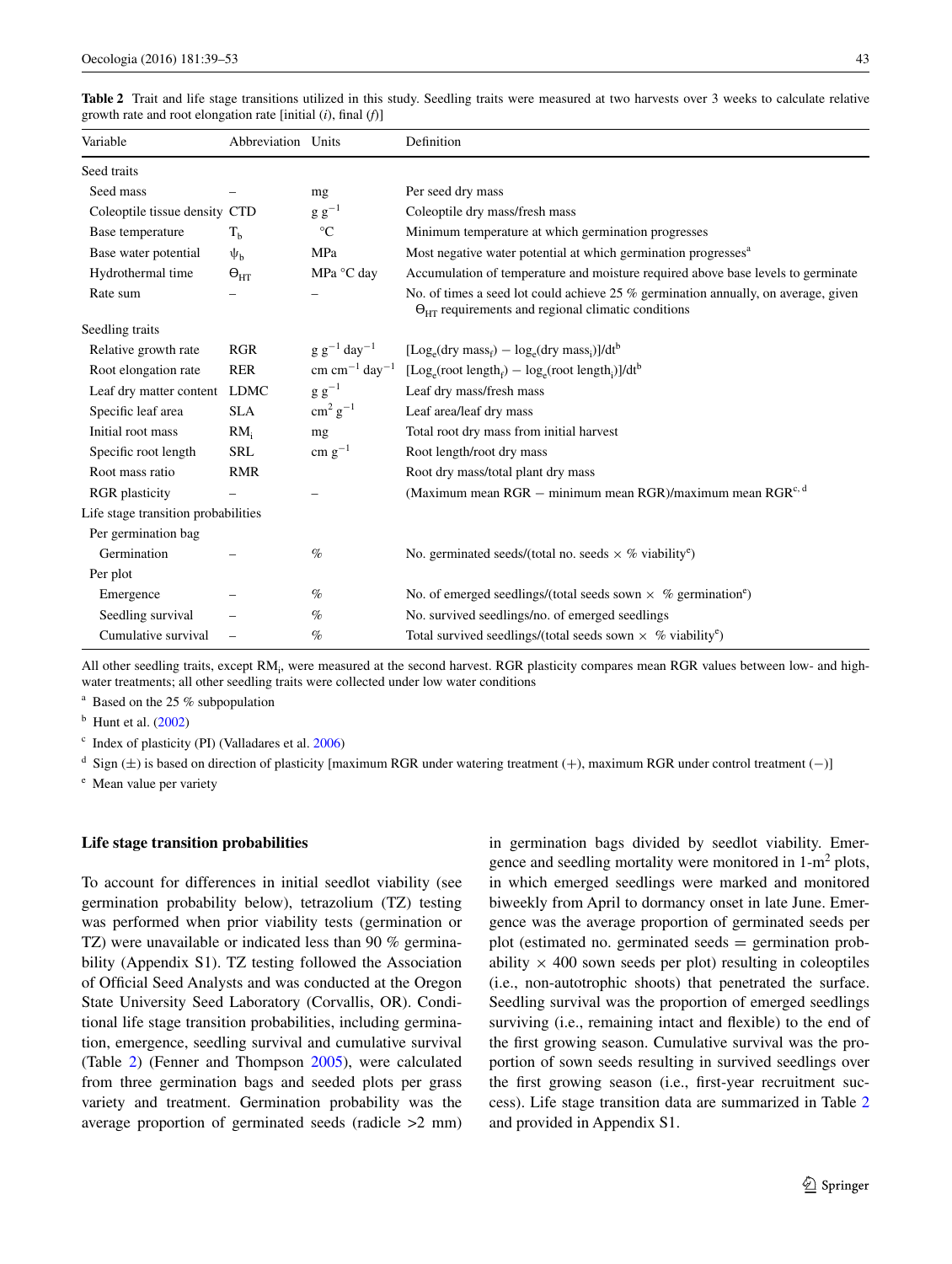#### **Analyses**

Mean trait values were captured in a trait matrix with 47 grass varieties and 14 traits. Missing data comprised less than 3 % of the entire trait matrix, and in each of these cases, data were substituted with averages from conspecific varieties or columns in order to retain ecologically relevant grass varieties in the analysis (substitutions noted in Appendix S1). Rate sum and leaf dry matter content (LDMC) values were log transformed to reduce outlier influence, and all traits were relativized by standard deviates to give equal weights to traits with different units (McCune and Grace [2002](#page-13-25)). Data were checked for linearity, and proportional life stage transition rates were logit transformed to meet distributional assumptions.

Pearson correlation coefficients were calculated between all traits to aid the interpretation of trait relationships across seed and seedling stages. Principal components analysis (PCA) was then performed on the full trait matrix with Varimax rotation to reduce trait variation down to a few key axes describing relationships and tradeoffs among seed and seedling traits. In order to explicitly test whether varieties were similarly related to one another in seed and seedling trait spaces, we split the full trait matrix into a seedling trait matrix and seed trait matrix with eight and six trait columns, respectively (Table [2](#page-4-0)). CTD was classified as a seed trait because of its functional relevance in the pre-emergence period. A Mantel test was then performed on two Euclidean distance matrices (47 varieties  $\times$  47 varieties, in trait space) from seed and seedling traits, using a randomization test of statistical significance (1000 runs). Mantel tests estimate the correlation between two distance matrices, providing a standardized Mantel statistic *(r*), and a significance test of the null hypothesis of no relationship between matrices.

In order to identify and describe emergent functional types during recruitment (sensu Lavorel et al. [1997](#page-13-20)), hierarchical agglomerative cluster analysis was performed on the trait matrix using Euclidean distances and Ward's linkage method. We minimized weighting of highly correlated traits in cluster separation by retaining just one trait when pairs of highly correlated traits occurred  $(r > 0.70)$ (Fry et al. [2014](#page-13-26)). We thus performed cluster analysis with 11 of the 14 traits, retaining seed mass, specific leaf area (SLA) and RGR while excluding respective correlates RM<sub>i</sub>, LDMC and RER. The appropriate number of clusters was determined from visual assessment of cluster separation in the dendrogram and in the PCA ordination space to identify possible cutoff points. As an objective verification of cluster cutoff selection, clusters were tested for trait differences using one-way ANOVA. We also examined the dendrogram and PCA ordination space for late-merging or outlying (i.e., relative to the cluster center) varieties, respectively.

*Psathyrostachys juncea* var. Vinall was distant from all clusters and was removed from cluster analysis with no additional effects on cluster membership (dendrograms in Appendix S2). We also used discriminant analysis with leave-one-out cross-validation to validate cluster membership and found 43 of 46 original cluster assignments to be supported (Appendix S2) (Fry et al. [2014\)](#page-13-26). Once clusters were established, we conducted one-way ANOVAs  $(\alpha = 0.05)$  with Tukey's honest significant difference for post hoc multiple comparisons to test for cluster differences in life stage transition probabilities under both high and low water treatments. PCA, mantel tests, cluster analysis and discriminant analysis were performed in R under the packages pysch, ecodist, cluster, and MASS, respectively (R v. i386 3.1.1 R Core Team 2014).

## **Results**

A Mantel test weakly rejected the null hypothesis of no relationship between seed and seedling trait distance matrices (standardized Mantel  $r = 0.183$ ,  $P = 0.035$ ). Out of 91 possible correlations between 14 traits, there was some evidence of correlation ( $\alpha = 0.10$ ) in 30 cases: between seedling traits  $(n = 13)$ , between seed traits  $(n = 6)$ , and between seed and seedling traits  $(n = 11)$  (Table [3\)](#page-6-0). Most strong correlations within and among stages were captured in trait spectrums identified by PCA and are described below, though some bivariate trait associations were not captured by ordination. Among these bivariate associations, varieties with lower RGR tended to have more positive RGR plasticity in response to water. Additionally, varieties with higher rate sums tended to have lower base temperatures, more negative base water potentials and lower hydrothermal times for germination (Table [3](#page-6-0)).

Four axes were retained from PCA (RC1-RC4), cumulatively explaining 65 % of the total variance among grass traits (Table [4;](#page-7-0) Fig. [1a](#page-8-0), b). Each axis represented a separate set of traits which loaded highly onto the axis, indicating that these traits were highly correlated with one another across grasses. The first axis (RC1) had positive loadings of RGR and RER and negative loadings of  $RM$ <sub>i</sub> and seed mass, representing a spectrum from small seed/root mass and rapid growth to large seed/root mass and slow growth. The second axis (RC2) represented a separate growth spectrum connecting seedling growth rate to leaf and coleoptile traits and germination rate, with positive loadings of RGR, RER, SLA, and rate sum and negative loadings of LDMC and CTD. The third axis (RC3) captured variation in germination requirements, with opposite loadings of hydrothermal time and base water potential. Finally, the fourth axis (RC4) described a tradeoff in root investment strategy with opposite loadings of SRL and RMR. Notably, while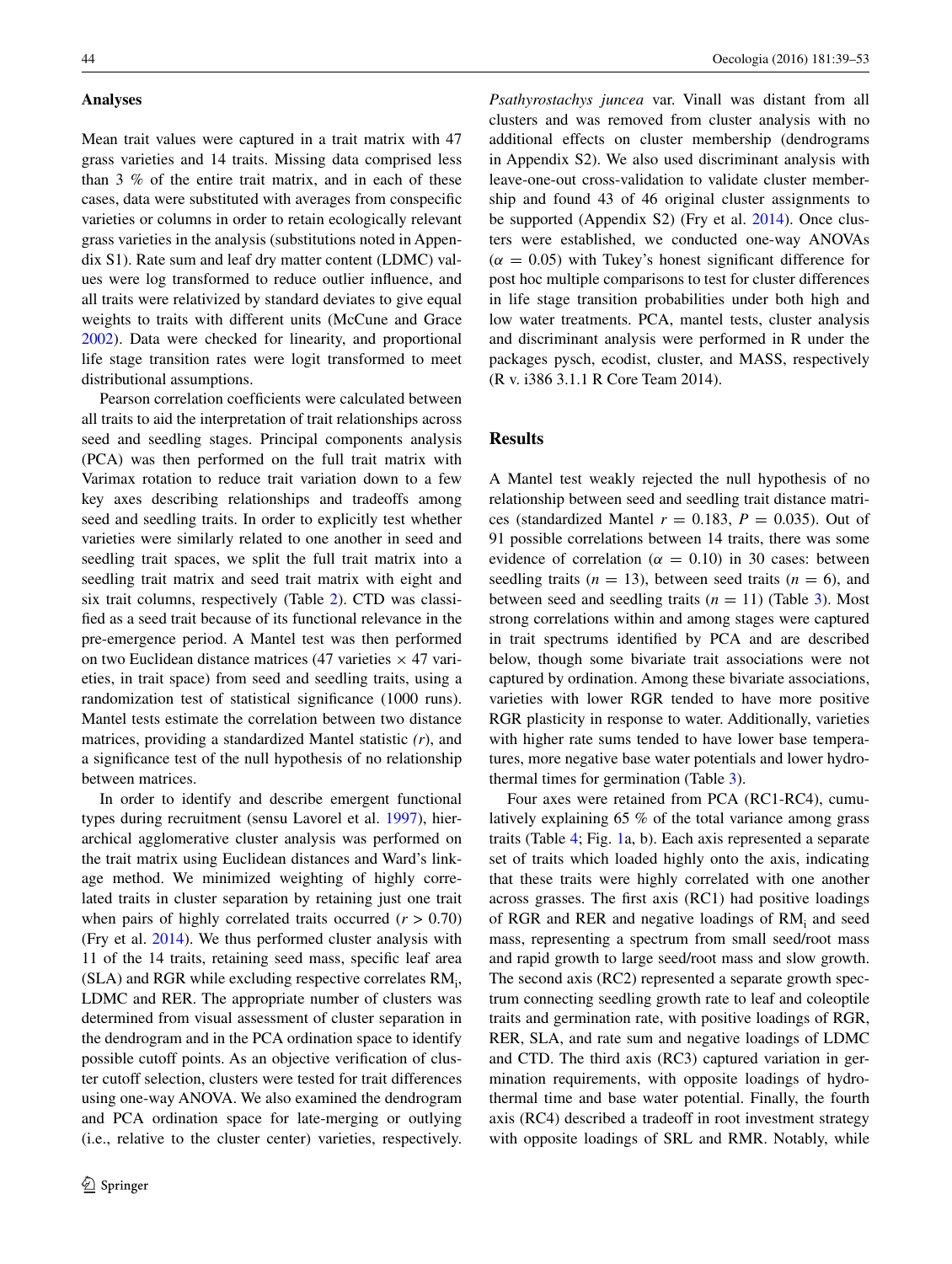<span id="page-6-0"></span>

| Table 3 Pearson correlation matrix of seed and seedling traits |                                |                                          |                  |                  |                                                                                                                     |                                                                                           |                                                                |                                                                                 |                                  |                                             |                     |                |      |                |
|----------------------------------------------------------------|--------------------------------|------------------------------------------|------------------|------------------|---------------------------------------------------------------------------------------------------------------------|-------------------------------------------------------------------------------------------|----------------------------------------------------------------|---------------------------------------------------------------------------------|----------------------------------|---------------------------------------------|---------------------|----------------|------|----------------|
|                                                                | <b>RGR</b>                     | RM;                                      | <b>LDMC</b>      | <b>SLA</b>       | <b>SRL</b>                                                                                                          | <b>RMIR</b>                                                                               | <b>RER</b>                                                     | Seed mass                                                                       | CTD                              | Rate sum                                    | $\Theta_{\rm HI}$   | $r_{\rm b}$    | مگ   | RGR plasticity |
| <b>RGR</b>                                                     |                                |                                          |                  |                  |                                                                                                                     |                                                                                           |                                                                |                                                                                 |                                  |                                             |                     |                |      |                |
| RMi                                                            | $-0.48*$                       |                                          |                  |                  |                                                                                                                     |                                                                                           |                                                                |                                                                                 |                                  |                                             |                     |                |      |                |
| LDMC                                                           | $-0.34*$                       | 0.10                                     |                  |                  |                                                                                                                     |                                                                                           |                                                                |                                                                                 |                                  |                                             |                     |                |      |                |
| $SLA$                                                          | $0.38*$                        | $-0.18$                                  | $-0.76*$         |                  |                                                                                                                     |                                                                                           |                                                                |                                                                                 |                                  |                                             |                     |                |      |                |
| SRL                                                            | 0.05                           | $-0.25^\dagger$                          | $-0.01$          | $-0.04$          |                                                                                                                     |                                                                                           |                                                                |                                                                                 |                                  |                                             |                     |                |      |                |
| <b>RMR</b>                                                     | $-0.09$                        | $-0.23$                                  | 0.06             | 0.11             | $-0.45*$                                                                                                            |                                                                                           |                                                                |                                                                                 |                                  |                                             |                     |                |      |                |
| <b>RER</b>                                                     | $0.76*$                        | $-0.53*$                                 | $-0.35*$         | $0.46*$          |                                                                                                                     |                                                                                           | $\overline{a}$                                                 |                                                                                 |                                  |                                             |                     |                |      |                |
| Seed mass                                                      | $-0.31*$                       | $0.81*$                                  | $-0.01$          | $-0.07$          |                                                                                                                     |                                                                                           |                                                                |                                                                                 |                                  |                                             |                     |                |      |                |
| <b>CTD</b>                                                     | $-0.29^{\dagger}$              | $-0.07$                                  | $0.25^{\dagger}$ | $-0.10$          |                                                                                                                     |                                                                                           |                                                                |                                                                                 | $\overline{a}$                   |                                             |                     |                |      |                |
| Rate sum                                                       | 0.20                           | 0.02                                     | $-0.14$          | $0.25^{\dagger}$ | $\begin{array}{c} 0.23 \\ -0.08 \\ -0.13 \\ -0.11 \\ -0.11 \\ 0.13 \\ 0.16 \\ 0.06 \\ 0.01 \\ 0.021 \\ \end{array}$ | 0.11<br>$-0.44*$<br>$-0.13$<br>$-0.18$<br>$-0.15$<br>$-0.15$<br>0.21<br>0.25 <sup>†</sup> | $-0.34$<br>$-0.20$<br>$-0.26$<br>$-0.13$<br>$-0.19$<br>$-0.19$ | $\begin{array}{r} -0.08 \\ 0.08 \\ 0.00 \\ 0.24^{\dagger} \\ -0.13 \end{array}$ | $-0.29*$<br>0.04<br>0.23<br>0.23 |                                             |                     |                |      |                |
| $\Theta_{\rm HT}$                                              | $-0.01$                        | 0.08                                     | 0.23             | $-0.30*$         |                                                                                                                     |                                                                                           |                                                                |                                                                                 |                                  |                                             | $\overline{a}$      |                |      |                |
| $\mathbf{q}_{r}$                                               | $-0.26^{\dagger}$              | $0.41*$                                  | $0.10\,$         | $-0.24$          |                                                                                                                     |                                                                                           |                                                                |                                                                                 |                                  | $-0.28^{\dagger}$<br>$-0.40^*$<br>$-0.37^*$ |                     | $\overline{a}$ |      |                |
|                                                                | $-0.07$                        | $-0.26$ <sup>†</sup>                     | $-0.04$          | $0.11$           |                                                                                                                     |                                                                                           |                                                                |                                                                                 |                                  |                                             | $-0.03$<br>$-0.67*$ | $-0.02$        |      |                |
| RGR plasticity -0.49*                                          |                                | $-0.08$                                  | $-0.05$          | $-0.01$          |                                                                                                                     |                                                                                           | $-0.16$                                                        | $-0.19$                                                                         | 0.00                             | $0.02\,$                                    | $-0.05$             | $-0.12$        | 0.07 |                |
|                                                                |                                | Trait abbreviations are given in Table 2 |                  |                  |                                                                                                                     |                                                                                           |                                                                |                                                                                 |                                  |                                             |                     |                |      |                |
|                                                                | For abbreviations, see Table 2 |                                          |                  |                  |                                                                                                                     |                                                                                           |                                                                |                                                                                 |                                  |                                             |                     |                |      |                |
| $* p < 0.05, ^{\dagger} p < 0.10$                              |                                |                                          |                  |                  |                                                                                                                     |                                                                                           |                                                                |                                                                                 |                                  |                                             |                     |                |      |                |

Oecologia (2016) 181:39–53 45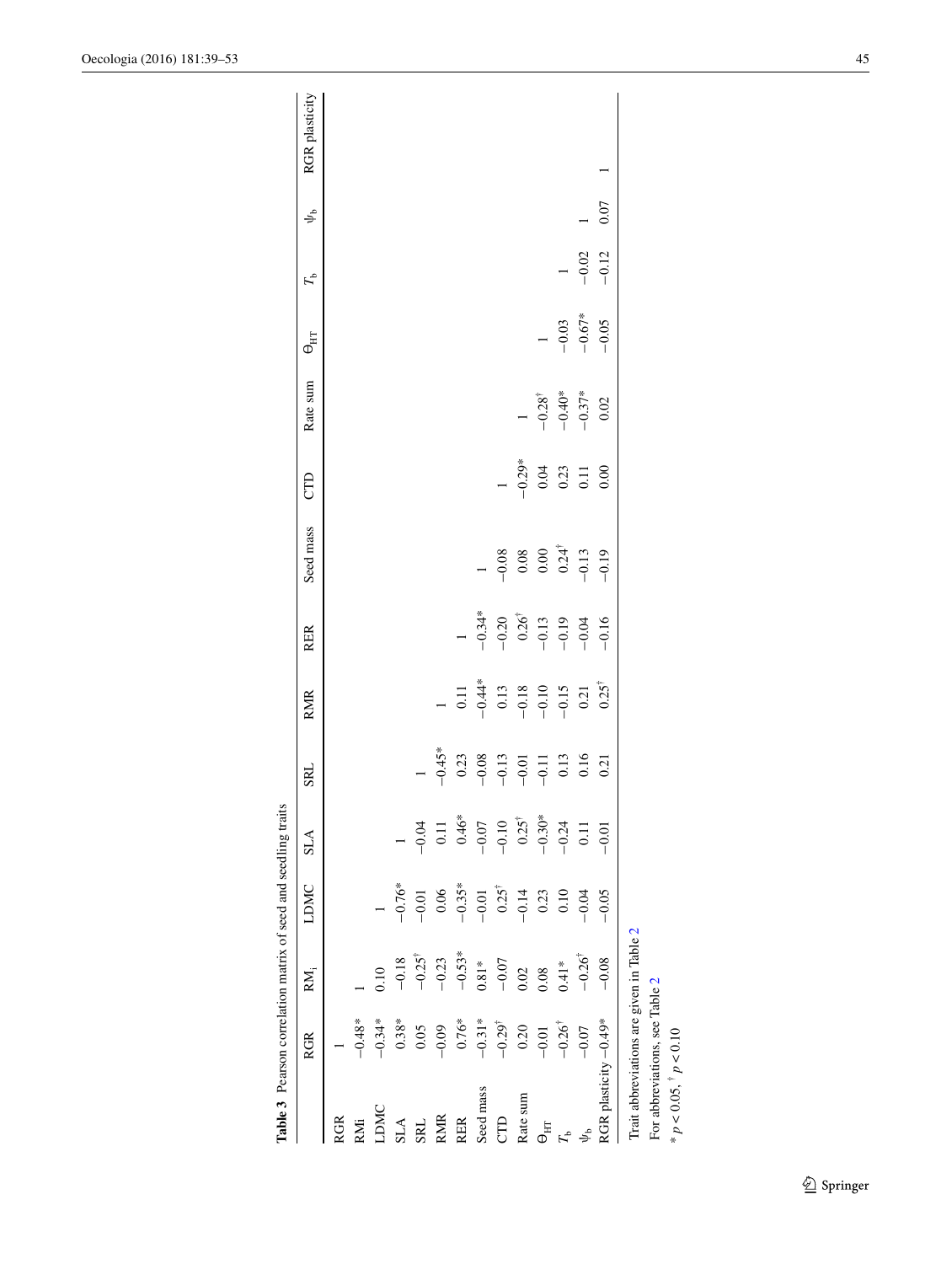<span id="page-7-0"></span>**Table 4** Pearson correlations and percent variance explained for the first four principal component analysis axes

| Axis                  | 1       | 2       | 3       | 4       | $h^{2a}$ |
|-----------------------|---------|---------|---------|---------|----------|
| <b>RGR</b>            | $-0.64$ | 0.52    | $-0.21$ | 0.30    | 0.81     |
| RM <sub>i</sub>       | 0.93    | 0.02    | $-0.15$ | 0.04    | 0.89     |
| LDMC                  | 0.05    | $-0.72$ | $-0.30$ | $-0.02$ | 0.61     |
| <b>SLA</b>            | $-0.17$ | 0.75    | 0.32    | $-0.12$ | 0.71     |
| SRL                   | $-0.23$ | $-0.12$ | 0.28    | 0.70    | 0.64     |
| <b>RMR</b>            | $-0.29$ | $-0.12$ | 0.19    | $-0.78$ | 0.75     |
| <b>RER</b>            | $-0.67$ | 0.49    | $-0.01$ | 0.22    | 0.75     |
| Seed mass             | 0.84    | 0.17    | $-0.08$ | 0.26    | 0.81     |
| <b>CTD</b>            | $-0.01$ | $-0.50$ | 0.13    | $-0.17$ | 0.29     |
| Rate sum              | 0.06    | 0.65    | $-0.20$ | $-0.06$ | 0.47     |
| $\Theta_{\rm HT}$     | $-0.05$ | $-0.30$ | $-0.80$ | $-0.01$ | 0.73     |
| $T_{\rm h}$           | 0.37    | $-0.38$ | 0.15    | 0.40    | 0.47     |
| $\psi_{\rm b}$        | $-0.14$ | $-0.17$ | 0.86    | 0.00    | 0.79     |
| <b>RGR</b> plasticity | 0.03    | $-0.16$ | 0.32    | $-0.38$ | 0.27     |
| % Variance            | 0.20    | 0.19    | 0.14    | 0.12    |          |
| <b>Total 0.65</b>     |         |         |         |         |          |

Traits with high loadings ( $r \ge$  approximately 0.50) are in italics. For abbreviations, see Table [2](#page-4-0)

 $h^2$ -metric estimates the percent variance of an observed trait which is accounted for by the retained components

rate sum and CTD shared weak correlations with key traits on RC2 (Table [3](#page-6-0)), less than 50 % of the variation in these traits was ultimately captured by the components  $(h^2$ -values; Table [4](#page-7-0)). Similarly, despite some bivariate associations with other traits (Table [3\)](#page-6-0), base temperature for germination and RGR plasticity were not strongly represented by any single axis.

Cluster analysis separated grasses into six trait-based recruitment types (clusters A-F; assignments given in Table [1](#page-2-0)) sharing similar collections of trait attributes. Examination of the dendrogram (Appendix S2) suggested that "natural groups" (sensu McCune and Grace [2002\)](#page-13-25) occurred at cutoffs of either two or six clusters, when long cluster stems signified substantial between-cluster differences. Six relatively homogeneous clusters were more meaningful for the study's objectives. Further cluster separation (i.e., to seven clusters) yielded groups with just two conspecific or congeneric varieties, while further merging (i.e., to five clusters) yielded large groups with minimal distances between subsequent mergers. Selection of six clusters was further verified by the occurrence of significant trait differences between all clusters. Given the small sample size of some clusters  $(n = 3)$ , these estimates of significance were relatively conservative.

Clusters were broadly separated by seedling growth rate (rapid,clusters A–D; slow, clusters E, F) and germination rate (i.e., rate sum; rapid, clusters A, B; slow, clusters C–F),

with other traits underlying these differences (Table [5](#page-9-0)). Cluster A  $(n = 3)$  represented annual grasses with the most rapid growth and germination traits accompanied by low CTD and LDMC, high SLA, small initial roots with rapid RER, and the lowest hydrothermal times and base temperatures for germination. Cluster B  $(n = 21)$  represented the most rapidly germinating and growing perennials, with average leaf and root attributes but above-average rate sums with more negative base water potentials for germination. Cluster C  $(n = 5)$  grasses shared some leaf and root attributes with cluster B, but exhibited below-average rate sums and were further separated by the tendency to grow faster in drier conditions (negative RGR plasticity). Cluster D  $(n = 3)$  also represented varieties with rapid growth and slower germination, primarily separated from other clusters by very high hydrothermal time estimates. Clusters E  $(n = 7)$  and F  $(n = 7)$  were both separated by slow growth and germination rates, but represented very different strategies. Cluster E represented small-seeded grasses with lower SLA and above-average RMR, whose seeds and plants were water sensitive with positive RGR plasticity and the least negative base water potentials for germination. Cluster F represented the largest-seeded grasses with large initial roots but slow RGR and RER, low CTD and slower predicted germination rates with higher base temperatures. While cluster A consisted of all invasive annual grasses (three of four in the study), native and non-native perennials were spread throughout other clusters (Table [1](#page-2-0)). Dendrogram structure, trait means and SEs for each cluster, and significant trait differences between clusters are given in Table [5.](#page-9-0)

No significant differences were detected among clusters with respect to germination probability under either water treatment, and weak but insignificant differences were detected among species with respect to emergence (Table [6](#page-9-1)). Clusters differed significantly with respect to seedling survival under the low water treatment and cumulative survival under the high water treatment (Table [6](#page-9-1)). However, multiple comparisons revealed that significant differences occurred between just two clusters or were nondetectable, respectively (Fig. [2a](#page-10-0), b).

## **Discussion**

In this exploratory analysis of trait variation across life stages, we characterized new links and divisions between seedling growth and leaf function, root function and germination. First, our results affirmed the seed mass—growth rate tradeoff previously found among woody and herbaceous life forms (e.g., Baraloto et al. [2005](#page-12-6); Houghton et al. [2013](#page-13-27); Wright and Westoby [1999](#page-14-1)) and linked this spectrum to root traits. Trait associations along RC1 suggested that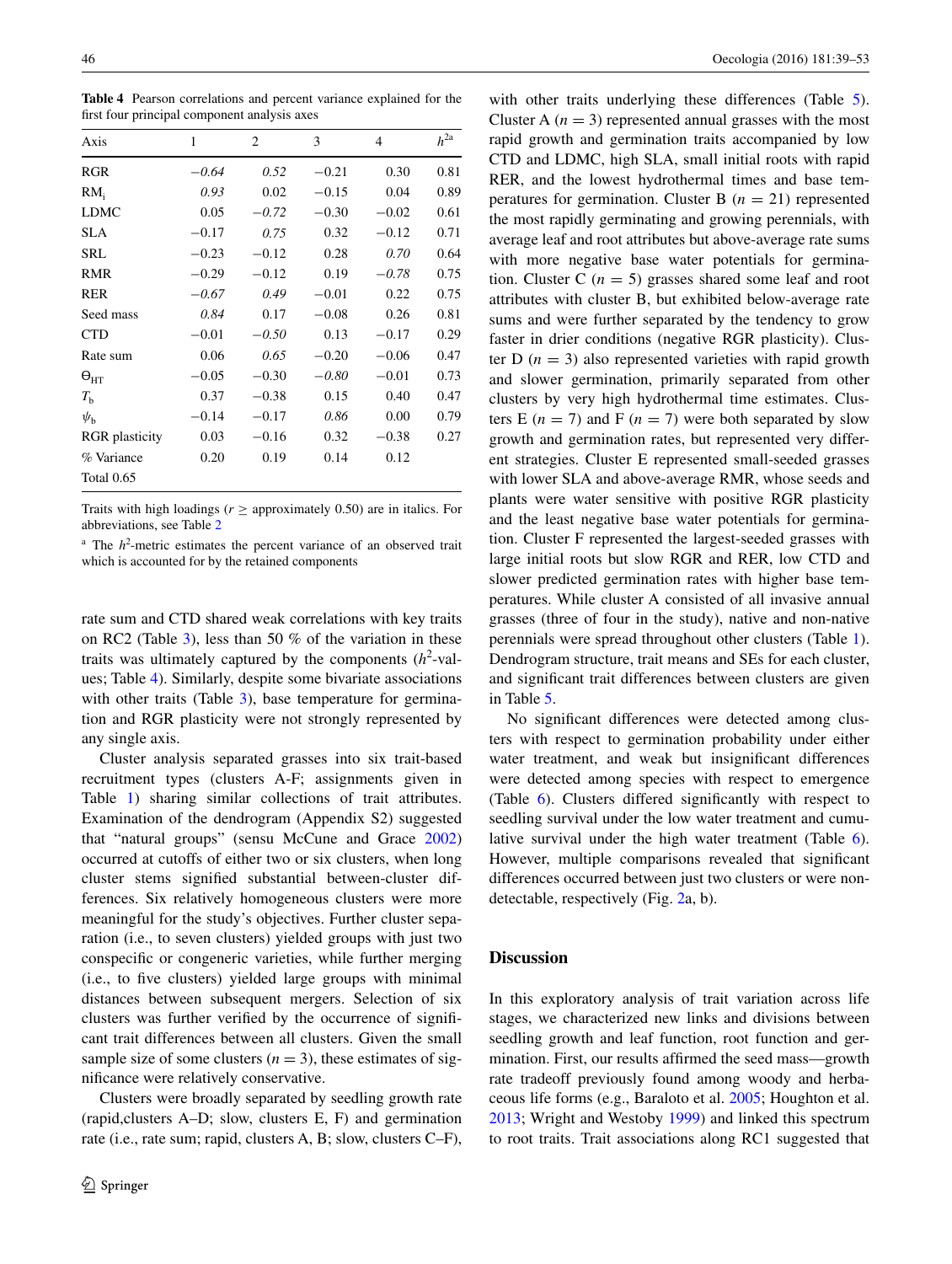

<span id="page-8-0"></span>**Fig. 1** Trait loadings (*vectors*) and species scores (*points*) along principal component analysis axes **a** 1 and 2, and **b** 1 and 3. The magnitude and direction of each trait vector along a given axis represents the correlation between the trait and that axis. *Symbol letters* indicate trait-based recruitment types identified by cluster analysis (Table [5;](#page-9-0) clusters *A–F*). *RGR* Relative growth rate, *RER* root elongation rate, *LDMC* leaf dry matter content, *SLA* specific leaf area, *CTD* coleoptile tissue density, *SRL* specific root length,  $RM$ <sub>i</sub> initial root mass, RMR RM ratio

larger seed mass enabled massive root growth upon germination, which could promote early seedling survival among slow-growing grasses. However, smaller seeded grasses with less massive initial roots tended to compensate with more rapid root elongation and seedling growth rates through establishment. Hallett et al. ([2011\)](#page-13-28) identified a similar positive link between seed mass and early root length among Mediterranean-climate forbs; while smallseeded species did not appear to achieve higher root growth rates overall in the first 2 months, rates were much more variable. Together, this evidence suggests that small-seeded species have the potential for rapid elongation of small initial root systems, but that this is dependent on microsite and external resource availability. Because seed mass is easily measured and has implications for seedling survival and growth, it has become a key trait in ecological strategies (Moles and Westoby [2006;](#page-13-10) Westoby [1998\)](#page-14-10). However, germination traits did not link strongly to seed mass or this spectrum, indicating that seed mass alone is unlikely to capture functional differences in recruitment response.

Interestingly, we also identified a separate growthrelated spectrum (RC2) in which rapidly growing seedlings not only displayed higher SLA and lower LDMC [as predicted by the leaf economics spectrum (Poorter et al. [2009](#page-13-29); Shipley [2006](#page-14-3))], but tended to have lower tissue density from the time of germination (low CTD) and more rapid germination. In conjunction with previous studies suggesting a link between rapid seedling growth and germination in macrophytes (Shipley et al. [1989\)](#page-14-8), wetland plants (Shipley and Parent [1991](#page-14-11)) and terrestrial plants (Grime et al. [1981\)](#page-13-19), our results indicate that it may be possible to make general predictions about the speed of germination based on easily measurable growth-related traits like SLA. However, while rate sum was weakly correlated with SLA and RER (Table [3\)](#page-6-0), PCA axes together explained less than 50 % of the variation in rate sum across species (Table [4](#page-7-0)), suggesting substantial variation in the speed of germination external to this leaf tissue spectrum (illustrated through cluster analysis, described below). Similarly, the separate association of seedling growth rate with traits on RC1 and RC2 highlights that RGR has multiple underlying mechanisms which may not be captured by one aspect of seed or leaf function alone. Ultimately, these two axes support previous work identifying seed mass and leaf physiology as two independent axes which define plant strategies globally (Diaz et al. [2004;](#page-12-7) Laughlin et al. [2010](#page-13-30); Westoby [1998](#page-14-10)), while suggesting that these spectra may also extend to aspects of root and germination function.

Importantly, some seed and belowground traits with potential implications for recruitment showed little correspondence to aboveground function. Hydrothermal time and base water potential for germination were highly correlated (as found in Allen et al. [2000\)](#page-12-5) and fell out separately on RC3, with the general lack of correspondence to seedling traits (Table [3](#page-6-0)) suggesting that neither the driest conditions in which a species can germinate, nor the accumulation of moisture and temperature required to germinate, were strongly related to general strategies of seedling development in this environment. No other studies to our knowledge have examined these trait links directly, although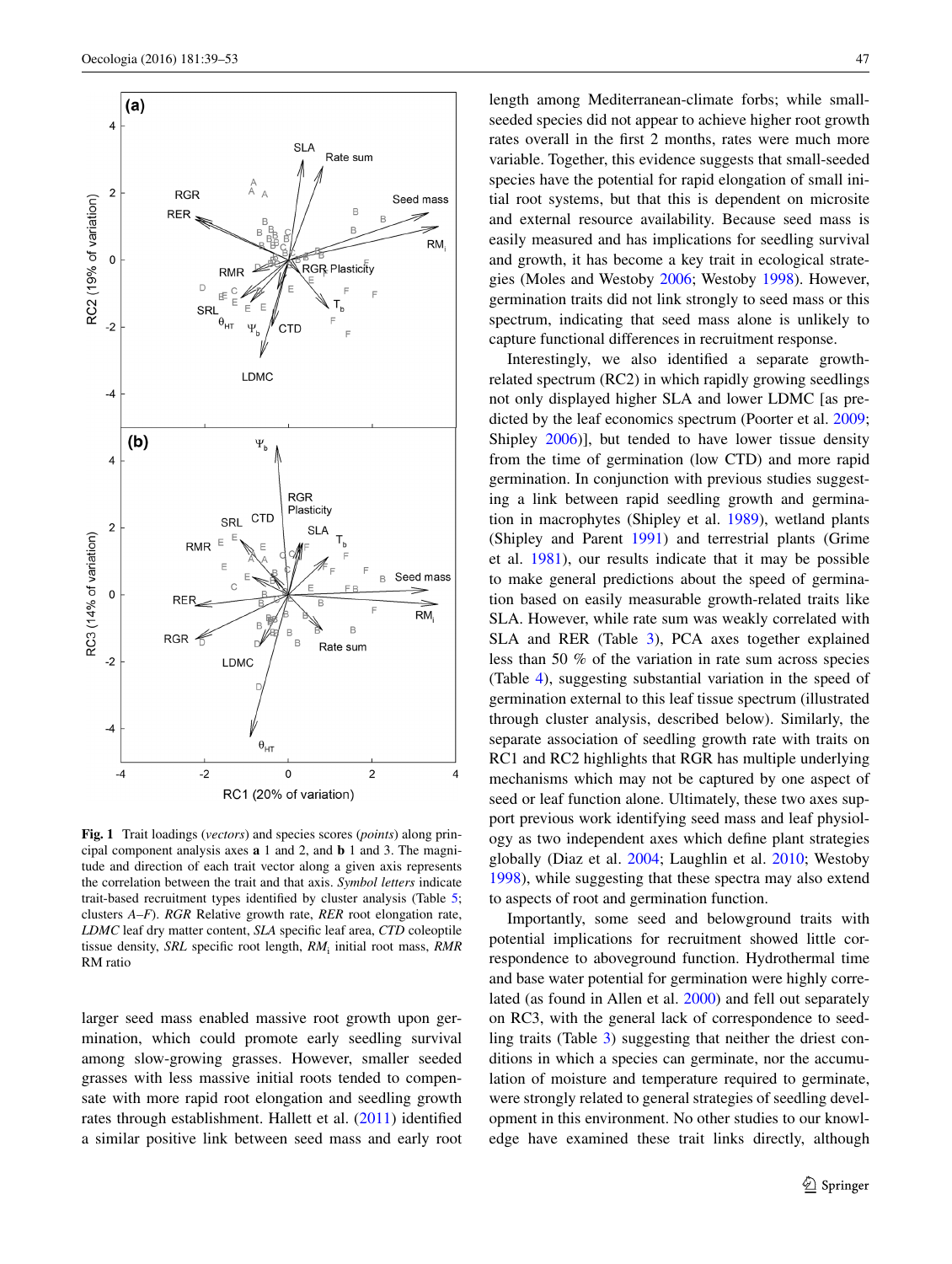<span id="page-9-0"></span>**Table 5** Trait means and SEs (*in parentheses*) for recruitment types identified by cluster analysis.

|                       |                          | <b>Cluster A</b><br><b>High RGR</b><br>Highest rate sum |                          | <b>Cluster B</b><br><b>High RGR</b><br>High rate sum |                   | <b>Cluster C</b><br><b>High RGR</b><br>Lower rate sum |                   | <b>Cluster D</b><br><b>High RGR</b><br>Lower rate sum |                   | <b>Cluster E</b><br>Low RGR<br>Lower rate sum | <b>Cluster F</b> | <b>Lowest RGR</b><br>Lower rate sum | Avg.    | Min.     | Max.    |
|-----------------------|--------------------------|---------------------------------------------------------|--------------------------|------------------------------------------------------|-------------------|-------------------------------------------------------|-------------------|-------------------------------------------------------|-------------------|-----------------------------------------------|------------------|-------------------------------------|---------|----------|---------|
| <b>RGR</b>            | $0.106^{a}$ (0.01)       |                                                         |                          | $0.092^{ab}(0.004)$                                  |                   | $0.100^a$ (0.002)                                     |                   | $0.104^a$ (0.009)                                     |                   | $0.073^{bc} (0.006)$                          |                  | $0.061^{\circ}$ (0.003)             | 0.086   | 0.039    | 0.125   |
| <b>SLA</b>            | $225.2^{\,a}$ (9.7)      |                                                         | 161.4 <sup>b</sup> (4.7) |                                                      |                   | $178.4^{ab}(15.2)$                                    | $148.6^{b}$ (4.2) |                                                       | $137.0b$ (8.8)    |                                               |                  | $143.1b$ (11.7)                     | 159.6   | 95.4     | 244.1   |
| SRL                   | 95.1                     | (20)                                                    |                          | 79.9 (4.1)                                           |                   | 98.8 (5.4)                                            | 99.3              | (9)                                                   | 96.5              | (10.2)                                        |                  | 85.2 (8.8)                          | 86.5    | 38.7     | 136.7   |
| <b>RMR</b>            |                          | $0.331^{ab}(0.025)$                                     |                          | $0.345$ <sup>ab</sup> $(0.012)$                      |                   | $0.327$ <sup>ab</sup> $(0.022)$                       |                   | $0.293b$ (0.019)                                      |                   | $0.424$ <sup>a</sup> $(0.03)$                 |                  | $0.311b$ (0.032)                    | 0.350   | 0.234    | 0.580   |
| Seed mass             |                          | $1.89^{bc}(0.36)$                                       |                          | $3.26^{ab}(0.24)$                                    |                   | $2.71^{ab}$ (0.63)                                    |                   | $1.64$ <sup>bc</sup> $(0.61)$                         |                   | $1.17c$ (0.39)                                |                  | $4.40^a$ (0.46)                     | 2.85    | 0.28     | 5.87    |
| <b>CTD</b>            |                          | 12.3 (0.26)                                             |                          | 13.3 (0.33)                                          |                   | $13.2$ $(0.3)$                                        |                   | $13.9$ $(0.3)$                                        | 14.3              | (0.72)                                        |                  | 15.1 (0.37)                         | 13.7    | 10.8     | 18.1    |
| Rate sum              | $20.91^{\text{a}}$ (4.1) |                                                         | $14.29a$ (0.5)           |                                                      |                   | $8.79^{\rm b}$ (0.4)                                  |                   | $9.16b$ (0.3)                                         |                   | $9.85^{b}$ (0.4)                              |                  | $9.28^{b}$ (1.1)                    | 12.3    | 4.3      | 28.8    |
| $\theta$ нт           |                          | 71.2 <sup>c</sup> (12.9)                                | $135.3b$ (6.4)           |                                                      | $114.3^{bc}(6.8)$ |                                                       |                   | $257.1a$ (21.3)                                       | $103.5^{bc}(5.7)$ |                                               | 127.57 b (9.7)   |                                     | 131.8   | 49.6     | 296.8   |
| Ть                    |                          | $1.52b$ (0.65)                                          |                          | $2.33b$ (0.16)                                       |                   | $3.08^{ab}(0.49)$                                     |                   | $2.22b$ (0.45)                                        |                   | $2.68b$ (0.15)                                |                  | 4.48a(0.41)                         | 2.71    | 0.46     | 5.77    |
| Ψь                    |                          | $-1.95^{ab}(0.28)$                                      |                          | $-2.92$ <sup>bc</sup> (0.14)                         |                   | $-1.85$ <sup>a</sup> (0.26)                           |                   | $-3.51$ <sup>c</sup> (0.35)                           |                   | $-1.71^{\text{a}}$ (0.14)                     | $-2.161a$ (0.13) |                                     | $-2.49$ | $-4.22$  | $-1.25$ |
| <b>RGR</b> plasticity | 0.134                    | (0.122)                                                 | $-0.064$                 | (0.039)                                              | $-0.230$          | (0.04)                                                | $-0.018$          | (0.127)                                               | 0.144             | (0.099)                                       | 0.081            | (0.145)                             | 0.000   | $-0.683$ | 0.572   |
| <b>LDMC</b>           | 23.3                     | (0.02)                                                  | 28.4                     | (0.52)                                               | 27.3              | (0.69)                                                | 29.2              | (1.06)                                                | 30.7              | (0.64)                                        | 29.2             | (1.92)                              | 28.5    | 23.3     | 39.1    |
| RER                   | 0.085                    | (0.012)                                                 | 0.061                    | (0.005)                                              | 0.058             | (0.007)                                               | 0.064             | (0.009)                                               | 0.055             | (0.004)                                       | 0.034            | (0.005)                             | 0.056   | 0.010    | 0.105   |
| RM                    | 3.04                     | (0.1)                                                   | 6.86                     | (0.52)                                               | 5.51              | (1)                                                   | 4.12              | (1.26)                                                | 3.83              | (1.12)                                        | 9.41             | (0.67)                              | 6.29    | 1.42     | 14.33   |

Different *letters* indicate SDs between clusters ( $p < 0.05$ ). Multiple comparisons were not performed for SRL or RGR plasticity, in which group differences were either non-significant or marginally significant ( $p < 0.10$ ), respectively. Average, minimum, and maximum trait values across all species are also given. The dendrogram depicts the general branching structure of cluster separation but is not to scale. LDMC, RER and RMi were not included in cluster analysis or tested for cluster differences

<span id="page-9-1"></span>**Table 6** One-way ANOVA models testing for significant differences between clusters in life stage transition probabilities under two watering treatments

| Life stage transition | Low water       |                   | High water      |                   |  |
|-----------------------|-----------------|-------------------|-----------------|-------------------|--|
|                       | F               | p                 | F               | р                 |  |
| Germination           | $1.01_{(5,40)}$ | 0.423             | $1.24_{(5,40)}$ | 0.309             |  |
| Emergence             | $2.08_{(5,40)}$ | $0.088^{\dagger}$ | $2.16_{(5,40)}$ | $0.078^{\dagger}$ |  |
| Seedling survival     | $2.96_{(5,40)}$ | $0.023*$          | $2.35_{(5,40)}$ | $0.058^{\dagger}$ |  |
| Cumulative survival   | $2.34_{(5,40)}$ | $0.06^{\dagger}$  | $2.92_{(5,40)}$ | $0.025*$          |  |

 $* p < 0.05, \, \dagger p < 0.10$ 

some studies have suggested that these attributes may tie into certain strategies, such as salt tolerance or invasiveness (Allen et al. [2000](#page-12-5); Pérez-Fernández et al. [2000](#page-13-31)). While theory predicts weaker associations between seed and seedling function across species (Grime et al. [1997](#page-13-17); Leishman and Westoby [1992\)](#page-13-18), the separation of the fourth axis tradeoff between root allocation (RMR) and root tissue efficiency (SRL) from root elongation and seedling growth was more surprising. RMR and SRL influence resource acquisition and are often linked to some aspect of whole plant growth (reviewed by Reich [2014\)](#page-14-2). However, our results suggest that while RER may be tied to whole plant growth across species, root morphological traits are not always linearly associated with their aboveground counterparts [e.g., SLA, as found in Tjoelker et al. ([2005\)](#page-14-12)] or with growth. Given the equivocality of above- and belowground relationships across relatively few studies (reviewed by Freschet et al. [2010](#page-13-32)), there must be a greater effort to measure root traits across species and environments to understand how they contribute to concepts of ecological strategy.

The identification of four separate trait axes indicates that while some aspects of seed and seedling function are related, ecological strategy during recruitment is ultimately a product of location along several functional spectra which may influence germination, emergence, and seedling survival. A major benefit of cluster analysis was that it allowed us to isolate general recruitment types representing possible combinations of attributes from many dimensions of trait variation. We separated six groups of grasses with core-defining attributes across seed and seedling stages, but found substantial challenges in their ability to predict recruitment responses.

Although there are few studies to which identified recruitment types can be compared, the major veins of cluster separation—growth rate and germination rate were similar to those which typically isolate adult strategies. For example, growth rate represents a key spectrum in plant ecology (Reich [2014\)](#page-14-2) and has been used to distinguish stress-tolerant species (slower growing) from ruderal and competitive species (typically faster-growing annuals and perennials, respectively) under the competitor–stress tolerant–ruderal (CSR) scheme (Grime [1977](#page-13-33)). Incorporating both seedling growth rate and predicted germination rate, we found that four of six types maintained either rapid (groups A, B) or slow (groups E, F) developmental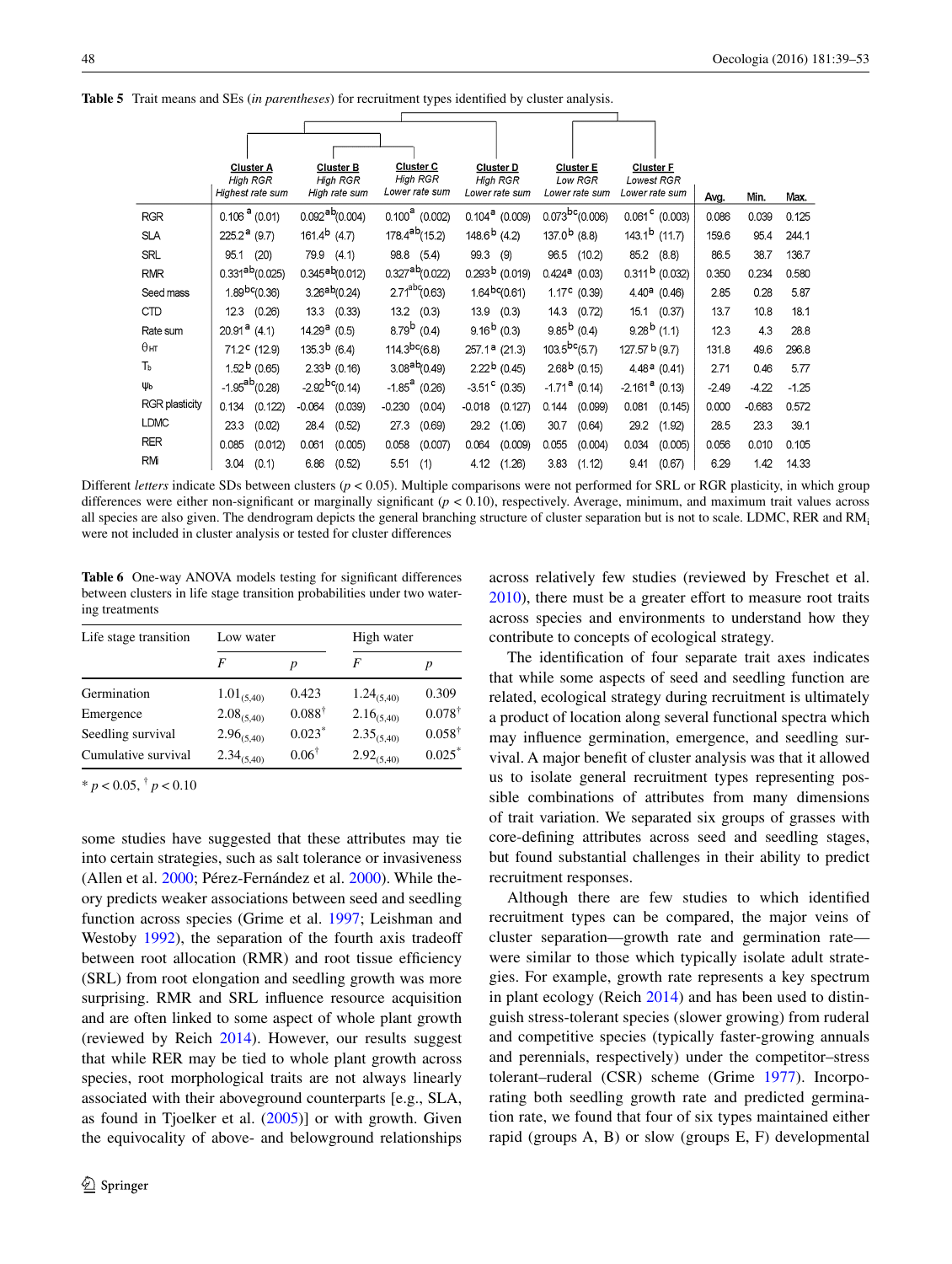<span id="page-10-0"></span>**Fig. 2** Life stage transition probabilities of individual grass varieties (*closed circles*) within six trait-based recruitment types identified by cluster analysis (Table [5,](#page-9-0) clusters *A–F*) under (**a**–**d**) low water and (**e**–**h**) highwater treatments. Means (*open circles*) and SEs for each cluster are shown. *Different letters* indicate significant differences between groups. Although cumulative survival probability differed significantly between clusters in the high-water treatment (Table [6](#page-9-1)), multiple comparisons were non-significant



rates throughout recruitment. Under the CSR scheme, we might thus apply the classification of these groups as ruderal annuals (group A), competitive perennials (group B) and stress-tolerant perennials (groups E, F) to recruitment stages. In contrast to the concept of stress tolerance in slow-growing plants which survive harsh conditions, slow germinators required relatively favorable cues to germinate (e.g., higher temperatures for group F or wetter conditions for group E). While this may result in fewer germinants from the seed pool in a given year, these conservative attributes may minimize the chance of encountering fatal environmental hazards such as freezing or extreme drought during the earliest vulnerable stages (Donohue et al. [2010](#page-12-8)). In contrast to the parallel relationship between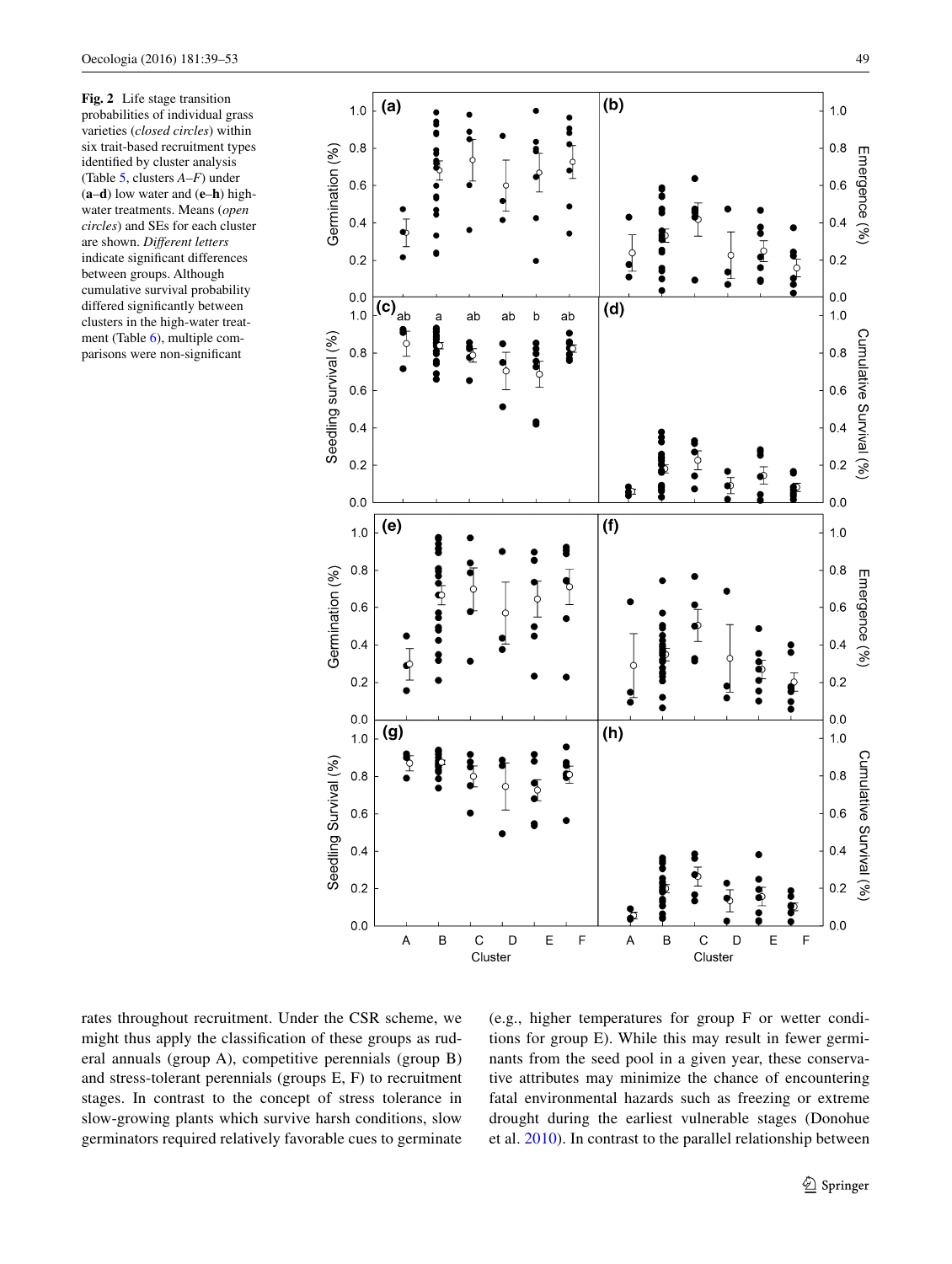germination rate and seedling growth rate observed among other grasses, the two remaining groups, C and D, exhibited slower germination traits, but grew rapidly once emerged. Collectively, these groups highlighted the range of recruitment niches which may be filled given the multidimensional nature of trait variation across seed and seedling stages (Table [5\)](#page-9-0).

Grass membership within clusters also has important implications for the applied value of recruitment types. Three of four invasive annual grasses fell into group A, exhibiting the most rapid germination and RERs—a rapid development syndrome often associated with invasive species (Pyšek and Richardson [2007](#page-13-34)). While no perennials reached these rapid germination rates (as found in Grime et al. [1981](#page-13-19); Shipley et al. [1989](#page-14-8); Shipley and Parent [1991](#page-14-11)), germination rates of group B were highest, suggesting that this group may be most directly competitive with invasive annual recruitment. Importantly, varieties of the same species were sometimes classified as different recruitment types. For example, while four varieties of *Elymus elymoides* displayed similar leaf and RGR attributes, substantial variation in seed size, initial root mass, plasticity and germination attributes resulted in assignment to three different clusters (Table [1](#page-2-0)), demonstrating the extent of recruitment-related trait variation which can occur between conspecific populations. Indeed, significant directional selection on morphology and phenology was observed in restoration-sown *E. elymoides* populations after just 2 years (Kulpa and Leger [2013](#page-13-35)), highlighting that both seed source and growing condition may be important considerations in trait measurement and subsequent species classification into recruitment types (Cochrane et al. [2015](#page-12-9)). This also emphasizes the critical importance of considering traits in addition to species identity in restoration approaches and ecological models, and makes a case for the identification of key traits which could eventually be used to separate recruitment strategies related to patterns of recruitment.

Although identified recruitment types were linked to a suite of seed and seedling attributes, they had a limited ability to predict life stage transition probabilities under either water scenario (Table [6](#page-9-1); Fig. [2\)](#page-10-0). Based on the functional characteristics of recruitment types, we might have expected higher germination probabilities in groups A and B (given high rate sum and earlier germination), higher survival in groups C and E under low and high water conditions, respectively (given RGR plasticity), and lower germination probabilities but higher survival in groups D and F. While seedling survival differed between a couple clusters, as a whole, survival probabilities exceeded 0.60 across all but four grass varieties, regardless of watering treatment. Given that water limitation was apparently removed as a survival barrier in this experiment, we had limited ability to test the potential of trait-based recruitment strategies to predict seedling performance. However, the traits and strategies included here could be relevant to seedling survival under other conditions—particularly if drought or competition became a significant limiting factor. For example, Pillay and Ward ([2014\)](#page-13-36) found that seedling RGR and SLA were indicative of seedling competitive effects and responses across savanna tree species, respectively, which could favor functional types similar to group A annual grasses. In contrast, germination and emergence limitations were not overcome across grass varieties, suggesting a stronger or more complex range of environmental limitations acting on these processes in this environment. We observed within-cluster variation in germination and emergence probabilities as high five- and 12-fold, respectively, with little evidence of distinct cluster differences in these probabilities. Thus, while we demonstrate that germination and emergence processes can be of substantial importance to understanding recruitment dynamics, substantial challenges remain in the application of functional traits to unraveling these processes.

In a recent study, we examined direct links between a subset of the present traits and germination and emergence probabilities, and found that some of the variation in these processes could be explained by seed mass and CTD, but that much more remained to be explained (Larson et al. [2015](#page-13-37)). While traits related to germination and especially emergence are relatively understudied in functional ecology, the complexity and variability of environmental controls on these processes could also pose a significant challenge. For example, although we moved beyond testing the influence of single traits on germination probabilities to identifying recruitment types sharing a suite of germination attributes reflecting temperature and moisture requirements, germination variability remained high within clusters.

Generally, plant functional types have been used to examine longer term responses of communities over time [e.g., shifts in abundance as a result of grazing (Louault et al. [2005](#page-13-38)), fragmentation (Kolb and Diekmann [2005\)](#page-13-39) or fire (Müller et al. [2007](#page-13-40))]. In comparison, predicting recruitment probabilities in a given year depends on capturing responses to much finer-scale spatiotemporal variability in environmental filters (e.g., Gómez-Aparicio [2008;](#page-13-6) Young et al. [2015\)](#page-14-13). Thus, while very high rate sums of group A annuals indicate rapid germination responses which may allow higher germination totals in a given year, observed germination probabilities were among the lowest across grasses under both water treatments (Fig. [2](#page-10-0)). Lack of germination in trial bags pulled as early as January-March (authors' unpublished data) suggested that dormancy or seed death may have been sparked by unanticipated seed responses to drought or freezing prior to germination (Clauss and Venable [2000;](#page-12-10) Elberse and Breman [1990\)](#page-12-11). Given the substantial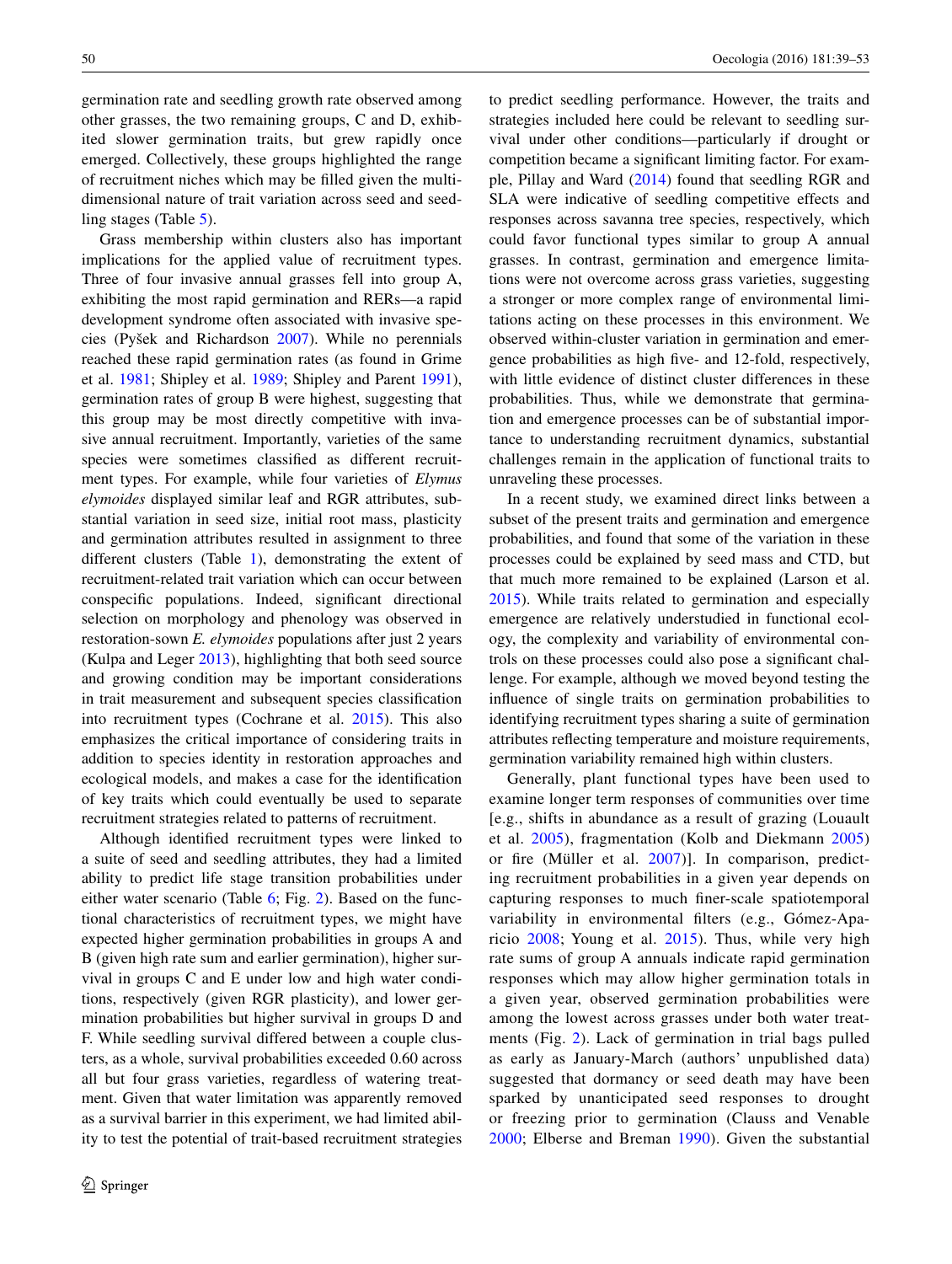and complex influence of environmental context (water, temperature, soil biota, environmental hazards) on early life stage transition rates, using recruitment types to predict demographic patterns in a given year is likely to be impossible without considering environmental context at a finer scale and exploring a wider range of relevant traits, such as dormancy, seed-persistence metrics, germination phenology and shoot and radicle physiology (Baskin and Baskin [1988;](#page-12-12) Dalling et al. [2011;](#page-12-13) Long et al. [2015\)](#page-13-41). Moving forward, a key task will be to extend empirical studies to consider additional traits and environments over longer time periods to identify whether general dimensions of trait variation are able to capture fine- or broad-scale recruitment patterns.

Given the multi-dimensional nature of recruitment trait variation observed across seed and seedling stages (at least four axes among traits here), recruitment types (i.e., clusters) which capture sets of related attributes among species may provide an advantageous tool in plant functional ecology. However, the lack of correspondence between recruitment types and life stage transition rates identified here suggests that the functional traits underlying recruitment types (e.g., germination and growth rates) were insufficient to capture responses to the particular filters in this environment. In order to link these demographic patterns to functional traits, we must develop a better understanding of how coordinated sets traits interact with the environment during separate recruitment stages. For example, incorporating dormancy and seed longevity traits (which may be unrelated to hydrothermal time requirements) into germination functional types may better predict seed responses in different environments and years. These germination types may exist independent of seedling strategies, emergence and survival. The ability to link traits and demography may ultimately be limited by the feasibility of including ever-finer scales of environmental and trait information; however, efforts to describe recruitment patterns across species and environmental gradients are beginning to emerge (Fraaije et al. [2015;](#page-13-42) Gómez-Aparicio [2008](#page-13-6)), and traits and functional types which could differentiate performance during recruitment remain virtually untested across species in trait-based ecology. There is substantial opportunity to incorporate these ideas into empirical studies to explore general relationships between traits, the environment, and recruitment dynamics.

**Acknowledgments** The authors thank M. Bernard-Verdier, E. Schupp, and two anonymous reviewers for comments which greatly improved earlier versions of this manuscript. We also thank L. Ziegenhagen, B. Bingham, L. Smith, A. Boehm and L. Kosberg for assistance with data collection and E. Sabry, A. Muldoon, B. McCune, T. Jones and USDA Plant Materials personnel for providing resources and helpful feedback on key aspects of the project.

**Author contribution statement** J. E. L., J. J. J., R. L. S., P. S. D. and S. P. H. contributed to the conception and design of the experiments. J. E. L., J. J. J. and S. P. H. performed the experiments. J. E. L. analyzed the data. J. E. L. and J. J. J. wrote the manuscript; other authors provided editorial advice.

#### **Compliance with ethical standards**

**Conflict of interest** The authors declare that they have no conflict of interest.

**Funding** This study was funded as part of the USDA-Agricultural Research Service Area-wide Ecologically-based Invasive Plant Management of Annual Grasses program.

#### **References**

- <span id="page-12-5"></span>Allen PS, Meyer SE, Khan MA (2000) Hydrothermal time as a tool in comparative germination studies. Seed Biology: Advances and Applications. Wallingford, UK, CABI 401–410
- <span id="page-12-6"></span>Baraloto C, Forget P-M, Goldberg DE (2005) Seed mass, seedling size and neotropical tree seedling establishment. J Ecol 93:1156–1166
- <span id="page-12-12"></span>Baskin CC, Baskin JM (1988) Germination ecophysiology of herbaceous plant species in a temperate region. Am J Bot 75:286–305. doi[:10.2307/2443896](http://dx.doi.org/10.2307/2443896)
- <span id="page-12-0"></span>Bello Fd et al (2010) Towards an assessment of multiple ecosystem processes and services via functional traits. Biodivers Conserv 19:2873–2893. doi:[10.1007/s10531-010-9850-9](http://dx.doi.org/10.1007/s10531-010-9850-9)
- <span id="page-12-1"></span>Bernard-Verdier M, Navas M-L, Vellend M, Violle C, Fayolle A, Garnier E (2012) Community assembly along a soil depth gradient: contrasting patterns of plant trait convergence and divergence in a Mediterranean rangeland. J Ecol 100:1422–1433. doi[:10.1111/1365-2745.12003](http://dx.doi.org/10.1111/1365-2745.12003)
- <span id="page-12-4"></span>Boutin C, Keddy PA (1993) A functional classification of wetland plants. J Veg Sci 4:591–600
- <span id="page-12-3"></span>Bradford KJ (2002) Applications of hydrothermal time to quantifying and modeling seed germination and dormancy. Weed Sci 50:248– 260. doi:10.1614/0043-1745(2002)050[0248:aohttq]2.0.co;2
- <span id="page-12-10"></span>Clauss MJ, Venable DL (2000) Seed germination in desert annuals: an empirical test of adaptive bet hedging. Am Nat 155:168–186. doi[:10.1086/303314](http://dx.doi.org/10.1086/303314)
- <span id="page-12-9"></span>Cochrane A, Yates CJ, Hoyle GL, Nicotra AB (2015) Will amongpopulation variation in seed traits improve the chance of species persistence under climate change? Glob Ecol Biogeogr 24:12– 24. doi[:10.1111/geb.12234](http://dx.doi.org/10.1111/geb.12234)
- <span id="page-12-2"></span>Cornwell WK, Ackerly DD (2009) Community assembly and shifts in plant trait distributions across an environmental gradient in coastal California. Ecol Monogr 79:109–126. doi[:10.1890/07-1134.1](http://dx.doi.org/10.1890/07-1134.1)
- <span id="page-12-13"></span>Dalling JW, Davis AS, Schutte BJ, Elizabeth Arnold A (2011) Seed survival in soil: interacting effects of predation, dormancy and the soil microbial community. J Ecol 99:89–95
- <span id="page-12-7"></span>Diaz S et al (2004) The plant traits that drive ecosystems: evidence from three continents. J Veg Sci 15:295–304
- <span id="page-12-8"></span>Donohue K, Rubio de Casas R, Burghardt L, Kovach K, Willis CG (2010) Germination, postgermination adaptation, and species ecological ranges. Annu Rev Ecol Evol Syst 41:293–319. doi[:10.1146/annurev-ecolsys-102209-144715](http://dx.doi.org/10.1146/annurev-ecolsys-102209-144715)
- <span id="page-12-11"></span>Elberse WT, Breman H (1990) Germination and establishment of sahelian rangeland species. II. Effects of water availability. Oecologia 85:32–40. doi[:10.2307/4219473](http://dx.doi.org/10.2307/4219473)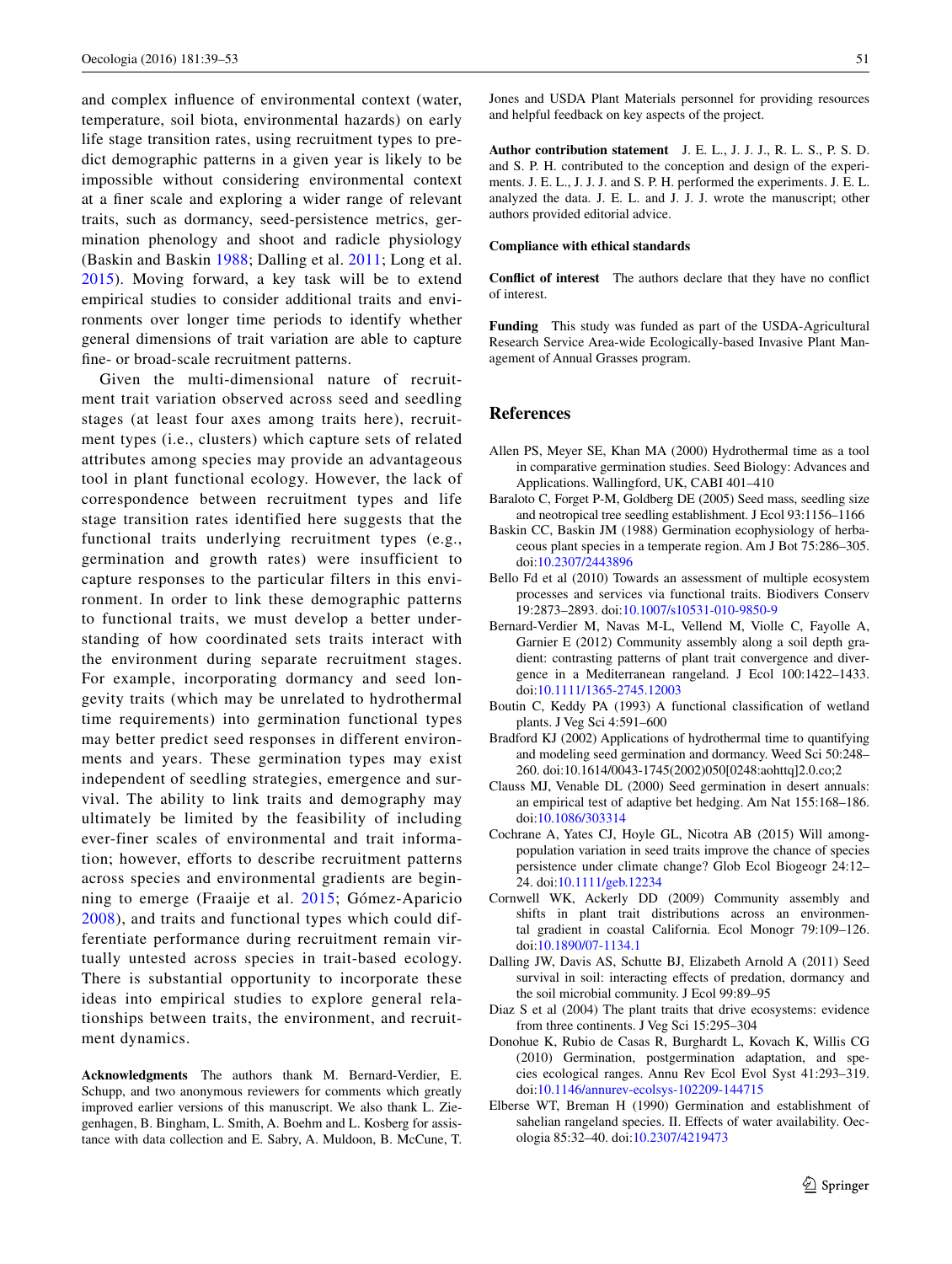- <span id="page-13-24"></span>Fenner M, Thompson K (2005) The ecology of seeds. Cambridge University Press
- <span id="page-13-42"></span>Fraaije RGA, ter Braak CJF, Verduyn B, Breeman LBS, Verhoeven JTA, Soons MB (2015) Early plant recruitment stages set the template for the development of vegetation patterns along a hydrological gradient. Funct Ecology:n/a-n/a. doi[:10.1111/1365-2435.12441](http://dx.doi.org/10.1111/1365-2435.12441)
- <span id="page-13-32"></span>Freschet GT, Cornelissen JHC, Van Logtestijn RSP, Aerts R (2010) Evidence of the 'plant economics spectrum' in a subarctic flora. J Ecol 98:362–373. doi:[10.1111/j.1365-2745.2009.01615.x](http://dx.doi.org/10.1111/j.1365-2745.2009.01615.x)
- <span id="page-13-26"></span>Fry EL, Power SA, Manning P (2014) Trait-based classification and manipulation of plant functional groups for biodiversity–ecosystem function experiments. J Veg Sci 25:248–261
- <span id="page-13-2"></span>Funk JL, Cleland EE, Suding KN, Zavaleta ES (2008) Restoration through reassembly: plant traits and invasion resistance. Trends Ecol Evol 23:695–703. doi:[10.1016/j.tree.2008.07.013](http://dx.doi.org/10.1016/j.tree.2008.07.013)
- <span id="page-13-15"></span>Ganade G, Westoby M (1999) Seed mass and the evolution of earlyseedling etiolation. Am Nat 154:469–480
- <span id="page-13-16"></span>Gardarin A, Dürr C, Colbach N (2010) Effects of seed depth and soil aggregates on the emergence of weeds with contrasting seed traits. Weed Res 50:91–101
- <span id="page-13-9"></span>Gardarin A, Dürr C, Colbach N (2011) Prediction of germination rates of weed species: relationships between germination speed parameters and species traits. Ecol Model 222:626–636. doi[:10.1016/j.ecolmodel.2010.10.005](http://dx.doi.org/10.1016/j.ecolmodel.2010.10.005)
- <span id="page-13-0"></span>Garnier E, Navas M-L (2012) A trait-based approach to comparative functional plant ecology: concepts, methods and applications for agroecology. A review. Agron Sustain Dev 32:365–399. doi[:10.1007/s13593-011-0036-y](http://dx.doi.org/10.1007/s13593-011-0036-y)
- <span id="page-13-6"></span>Gómez-Aparicio L (2008) Spatial patterns of recruitment in Mediterranean plant species: linking the fate of seeds, seedlings and saplings in heterogeneous landscapes at different scales. J Ecol 96:1128–1140. doi:[10.1111/j.1365-2745.2008.01431.x](http://dx.doi.org/10.1111/j.1365-2745.2008.01431.x)
- <span id="page-13-33"></span>Grime JP (1977) Evidence for the existence of three primary strategies in plants and its relevance to ecological and evolutionary theory. Am Nat 111:1169–1194
- <span id="page-13-19"></span>Grime JP, Mason G, Curtis AV, Rodman J, Band SR (1981) A comparative study of germination characteristics in a local flora. J Ecol 69:1017–1059. doi[:10.2307/2259651](http://dx.doi.org/10.2307/2259651)
- <span id="page-13-17"></span>Grime JP et al (1997) Integrated screening validates primary axes of specialisation in plants. Oikos 79:259–281. doi[:10.2307/3546011](http://dx.doi.org/10.2307/3546011)
- <span id="page-13-13"></span>Gummerson RJ (1986) The effect of constant temperatures and osmotic potentials on the germination of sugar beet. J Exp Bot 37:729–741
- <span id="page-13-28"></span>Hallett L, Standish R, Hobbs R (2011) Seed mass and summer drought survival in a Mediterranean-climate ecosystem. Plant Ecol 212:1479–1489. doi:[10.1007/s11258-011-9922-2](http://dx.doi.org/10.1007/s11258-011-9922-2)
- <span id="page-13-22"></span>Hardegree SP, Flerchinger GN, Van Vactor SS (2003) Hydrothermal germination response and the development of probabilistic germination profiles. Ecol Model 167:305–322. doi[:10.1016/](http://dx.doi.org/10.1016/s0304-3800(03)00192-3) [s0304-3800\(03\)00192-3](http://dx.doi.org/10.1016/s0304-3800(03)00192-3)
- <span id="page-13-23"></span>Hardegree SP et al (2013) Hydrothermal assessment of temporal variability in seedbed microclimate. Rangel Ecol Manage 66:127–135
- <span id="page-13-14"></span>Harris GA, Wilson AM (1970) Competition for moisture among seedlings of annual and perennial grasses as influenced by root elongation at low temperature. Ecology 51:530–534. doi[:10.2307/1935392](http://dx.doi.org/10.2307/1935392)
- <span id="page-13-27"></span>Houghton J, Thompson K, Rees M (2013) Does seed mass drive the differences in relative growth rate between growth forms? Proc R Soc B-Biol Sci. doi[:10.1098/Rspb.2013.0921](http://dx.doi.org/10.1098/Rspb.2013.0921)
- <span id="page-13-21"></span>Hunt R, Causton DR, Shipley B, Askew AP (2002) A modern tool for classical plant growth analysis. Ann Bot 90:485–488
- <span id="page-13-7"></span>James JJ, Svejcar TJ, Rinella MJ (2011) Demographic processes limiting seedling recruitment in arid grassland restoration. J Appl Ecol 48:961–969
- <span id="page-13-39"></span>Kolb A, Diekmann M (2005) Effects of life-history traits on responses of plant species to forest fragmentation. Conserv Biol 19:929–938
- <span id="page-13-35"></span>Kulpa SM, Leger EA (2013) Strong natural selection during plant restoration favors an unexpected suite of plant traits. Evol Appl 6:510–523
- <span id="page-13-4"></span>Lambers H, Poorter H (1992) Inherent variation in growth rate between higher plants: a search for physiological causes and ecological consequences. Adv Ecol Res 34:187–261
- <span id="page-13-37"></span>Larson JE, Sheley RL, Hardegree SP, Doescher PS, James JJ (2015) Seed and seedling traits affecting critical life stage transitions and recruitment outcomes in dryland grasses. J Appl Ecol 52:199–209. doi[:10.1111/1365-2664.12350](http://dx.doi.org/10.1111/1365-2664.12350)
- <span id="page-13-3"></span>Laughlin DC (2014) Applying trait-based models to achieve functional targets for theory-driven ecological restoration. Ecol Lett 17:771–784
- <span id="page-13-30"></span>Laughlin DC, Leppert JJ, Moore MM, Sieg CH (2010) A multitrait test of the leaf-height-seed plant strategy scheme with 133 species from a pine forest flora. Funct Ecol 24:493–501. doi[:10.1111/j.1365-2435.2009.01672.x](http://dx.doi.org/10.1111/j.1365-2435.2009.01672.x)
- <span id="page-13-20"></span>Lavorel S, McIntyre S, Landsberg J, Forbes T (1997) Plant functional classifications: from general groups to specific groups based on response to disturbance. Trends Ecol Evol 12:474–478
- <span id="page-13-18"></span>Leishman MR, Westoby M (1992) Classifying plants into groups on the basis of associations of individual traits-evidence from Australian semi-arid woodlands. J Ecol 80:417–424. doi[:10.2307/2260687](http://dx.doi.org/10.2307/2260687)
- <span id="page-13-8"></span>Leishman MR, Westoby M (1994) The role of seed size in seedling establishment in dry soil conditions—experimental evidence from semi-arid species. J Ecol 82:249–258. doi:[10.2307/2261293](http://dx.doi.org/10.2307/2261293)
- <span id="page-13-41"></span>Long RL et al (2015) The ecophysiology of seed persistence: a mechanistic view of the journey to germination or demise. Biol Rev 90:31–59. doi:[10.1111/brv.12095](http://dx.doi.org/10.1111/brv.12095)
- <span id="page-13-38"></span>Louault F, Pillar V, Aufrere J, Garnier E, Soussana JF (2005) Plant traits and functional types in response to reduced disturbance in a semi-natural grassland. J Veg Sci 16:151–160
- <span id="page-13-25"></span>McCune B, Grace JB (2002) Analysis of ecological communities. MjM software design, Gleneden Beach, OR
- <span id="page-13-1"></span>McGill BJ, Enquist BJ, Weiher E, Westoby M (2006) Rebuilding community ecology from functional traits. Trends Ecol Evol 21:178–185. doi[:10.1016/j.tree.2006.02.002](http://dx.doi.org/10.1016/j.tree.2006.02.002)
- <span id="page-13-11"></span>Milberg P, Andersson L, Thompson K (2000) Large-seeded spices are less dependent on light for germination than small-seeded ones. Seed Sci Res 10:99–104
- <span id="page-13-10"></span>Moles AT, Westoby M (2006) Seed size and plant strategy across the whole life cycle. Oikos 113:91–105
- <span id="page-13-40"></span>Müller S, Overbeck G, Pfadenhauer J, Pillar V (2007) Plant functional types of woody species related to fire disturbance in forest–grassland ecotones. Plant Ecol 189:1–14. doi[:10.1007/](http://dx.doi.org/10.1007/s11258-006-9162-z) [s11258-006-9162-z](http://dx.doi.org/10.1007/s11258-006-9162-z)
- <span id="page-13-12"></span>Pearson TRH, Burslem DFRP, Mullins CE, Dalling JW (2002) Germination ecology of Neotropical pioneers: interacting effects of environmental conditions and seed size. Ecology 83:2798–2807
- <span id="page-13-31"></span>Pérez-Fernández MA, Lamont BB, Marwick AL, Lamont WG (2000) Germination of seven exotic weeds and seven native speciesin south-western Australia under steady and fluctuating water supply. Acta Oecol 21:323–336. doi:[10.1016/s1146-609x\(00\)01084-5](http://dx.doi.org/10.1016/s1146-609x(00)01084-5)
- <span id="page-13-36"></span>Pillay T, Ward D (2014) Competitive effect and response of savanna tree seedlings: comparison of survival, growth and associated functional traits. J Veg Sci 25:226–234. doi[:10.1111/jvs.12075](http://dx.doi.org/10.1111/jvs.12075)
- <span id="page-13-5"></span>Poorter L, Bongers F (2006) Leaf traits are good predictors of plant performance across 53 rain forest species. Ecology 87:1733–1743
- <span id="page-13-29"></span>Poorter H, Niinemets Ü, Poorter L, Wright IJ, Villar R (2009) Causes and consequences of variation in leaf mass per area (LMA): a meta-analysis. New Phytol 182:565–588
- <span id="page-13-34"></span>Pyšek P, Richardson DM (2007) Traits associated with invasiveness in alien plants: where do we stand? In: Nentwig N (ed) Biological invasions. Springer, Berlin, pp 97–125